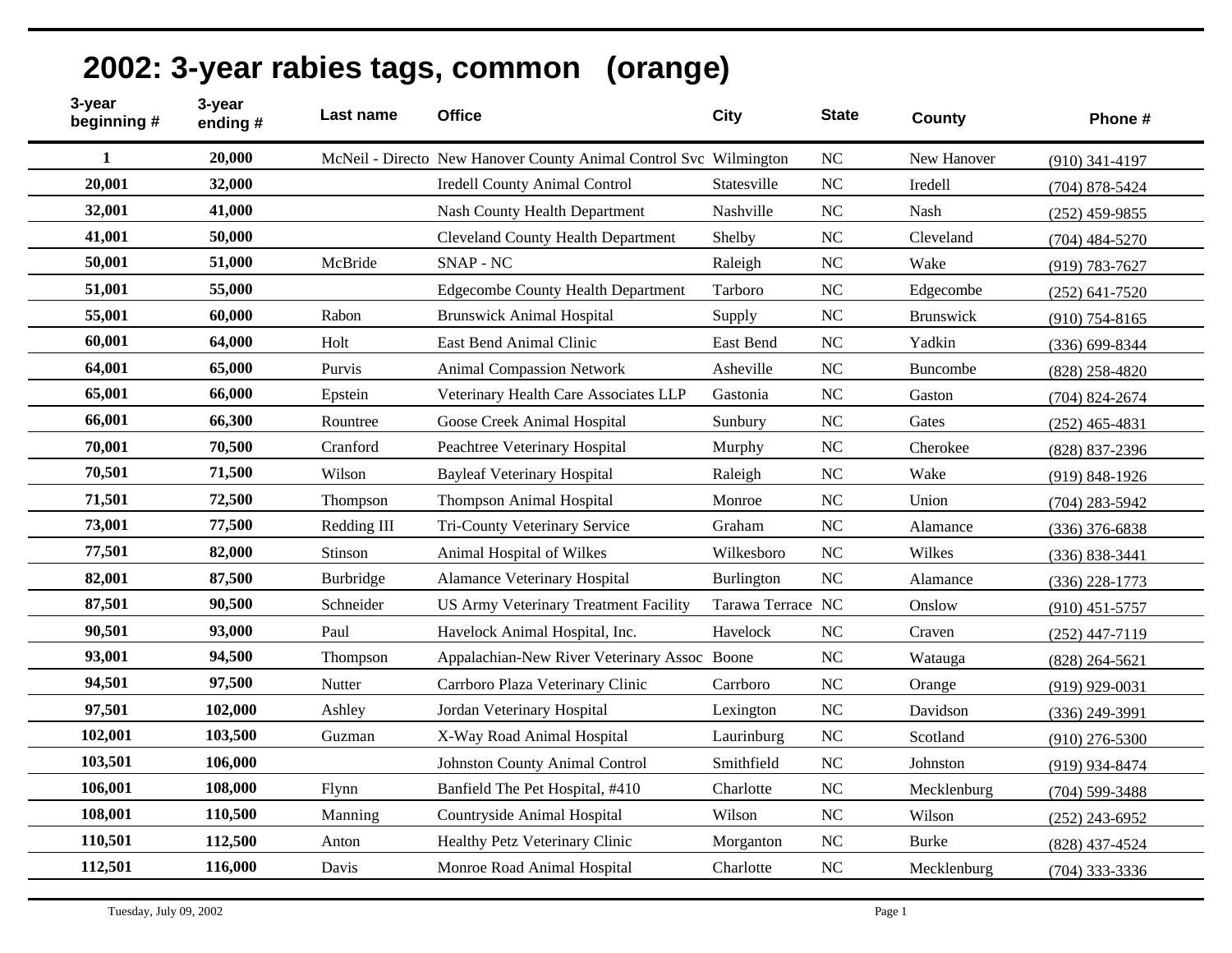| 3-year<br>beginning # | 3-year<br>ending# | Last name      | <b>Office</b>                              | <b>City</b>   | <b>State</b> | County          | Phone #            |
|-----------------------|-------------------|----------------|--------------------------------------------|---------------|--------------|-----------------|--------------------|
| 116,001               | 118,000           | Schaaf         | North Mecklenburg Animal Hospital          | Cornelius     | <b>NC</b>    | Mecklenburg     | $(704)$ 892-0207   |
| 118,001               | 120,000           | Locklear       | Southeastern Veterinary Hospital           | Lumberton     | NC           | Robeson         | $(910)$ 739-9411   |
| 120,001               | 122,500           | Goldman        | Tar River Veterinary Hospital              | Franklinton   | <b>NC</b>    | Franklin        | $(919)$ 494-5500   |
| 122,501               | 125,000           |                | <b>Cumberland County Health Department</b> | Fayetteville  | <b>NC</b>    | Cumberland      | $(910)$ 433-3622   |
| 125,001               | 127,500           | Fox            | Abri Veterinary Hospital Inc.              | Winston Salem | <b>NC</b>    | Forsyth         | $(336)$ 785-9228   |
| 127,501               | 129,000           | Miller         | Academy Animal Hospital of Laurinburg      | Laurinburg    | <b>NC</b>    | Scotland        | $(910)$ 276-6068   |
| 129,001               | 131,500           | Meckes         | Apex Veterinary Hospital PA                | Apex          | NC           | Wake            | $(919)$ 362-8878   |
| 131,501               | 132,500           | Deese          | <b>Baird's Animal Hospital</b>             | Lumberton     | <b>NC</b>    | Robeson         | $(910)$ 739-4998   |
| 132,501               | 134,500           | Moore          | Banfield The Pet Hospital #417             | Wilmington    | <b>NC</b>    | New Hanover     | $(910)$ 796-0401   |
| 134,501               | 136,000           | Midyette       | <b>Bladen Animal Hospital</b>              | Elizabethtown | <b>NC</b>    | Bladen          | $(910) 862 - 3960$ |
| 136,001               | 138,000           | <b>Tysor</b>   | <b>Chatham Veterinary Services</b>         | Siler City    | <b>NC</b>    | Chatham         | (919) 742-4441     |
| 138,001               | 140,000           | Jones          | Chowan Animal Hospital                     | Edenton       | <b>NC</b>    | Chowan          | $(252)$ 482-4113   |
| 140,001               | 142,000           | Stipp          | Clear Creek Animal Hospital                | Charlotte     | NC           | Mecklenburg     | $(704)$ 537-8405   |
| 142,001               | 144,000           | Davis, III     | Franklin Animal Clinic                     | Louisburg     | <b>NC</b>    | Franklin        | $(919)$ 496-2638   |
| 144,001               | 146,500           | <b>Bullock</b> | Greenwood Veterinary Hospital              | Durham        | <b>NC</b>    | Durham          | $(919) 544 - 8297$ |
| 146,501               | 148,500           | James          | <b>James Animal Hospital</b>               | Salisbury     | NC           | Rowan           | $(704)$ 636-1100   |
| 148,501               | 150,000           | Cannady        | Little Mountain Veterinary Clinic          | Denver        | NC           | Catawba         | $(704)$ 489-2444   |
| 150,001               | 152,000           | Knowles        | Neuse Veterinary Clinic                    | New Bern      | <b>NC</b>    | Craven          | $(252)$ 637-7128   |
| 152,001               | 154,500           | Rodeffer       | Piedmont Veterinary Clinic                 | Mebane        | <b>NC</b>    | Alamance        | $(919) 563 - 6080$ |
| 154,501               | 156,500           | Lowe           | Rowan Animal Clinic                        | Salisbury     | <b>NC</b>    | Rowan           | $(704)$ 636-3408   |
| 156,501               | 158,000           | Darkow         | Tar River Animal Hospital                  | Washington    | NC           | <b>Beaufort</b> | $(252)$ 946-2417   |
| 158,001               | 160,500           | Miller         | <b>Triangle Veterinary Hospital</b>        | Durham        | <b>NC</b>    | Durham          | $(919)$ 489-2391   |
| 160,501               | 162,500           | Hoover         | Westside Animal Hospital                   | Durham        | <b>NC</b>    | Durham          | $(919)$ 383-5578   |
| 162,501               | 164,500           | Robertson      | Roxboro Road Veterinary Hospital           | Durham        | NC           | Durham          | $(919) 620 - 2400$ |
| 164,501               | 166,000           |                | Polk County Animal Control                 | Columbus      | NC           | Polk            | $(828) 894 - 3001$ |
| 166,001               | 167,500           | Franklin       | Academy Animal Hospital PA                 | Jacksonville  | <b>NC</b>    | Onslow          | $(910)$ 353-3131   |
| 167,501               | 169,000           | Hill           | Animal Hospital                            | Hickory       | <b>NC</b>    | Catawba         | (828) 322-1135     |
| 169,001               | 169,100           |                | Anson Animal Hospital                      | Wadesboro     | NC           | Anson           | $(704)$ 694-4444   |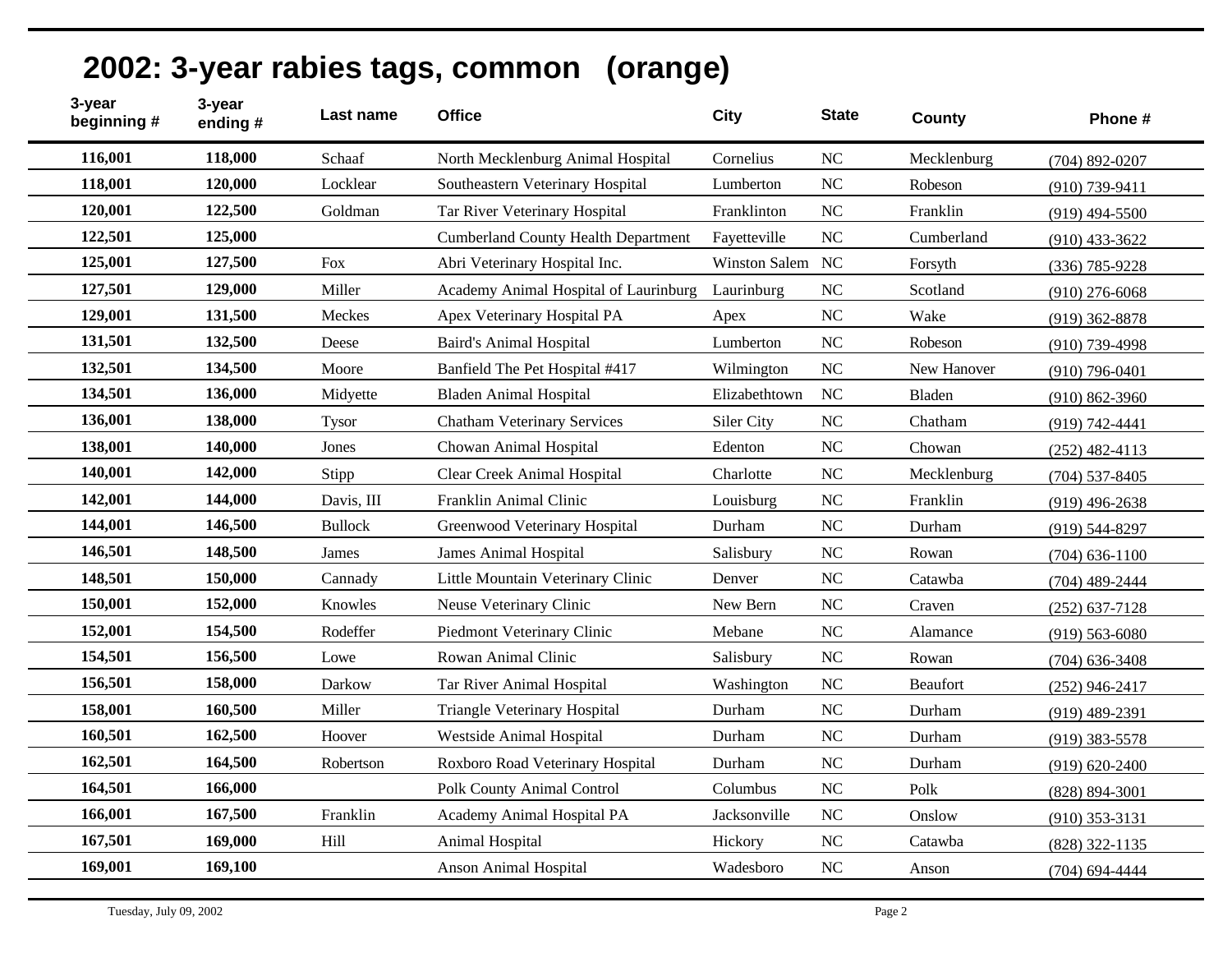| 3-year<br>beginning # | 3-year<br>ending# | Last name       | <b>Office</b>                          | <b>City</b>          | <b>State</b>   | <b>County</b> | Phone #            |
|-----------------------|-------------------|-----------------|----------------------------------------|----------------------|----------------|---------------|--------------------|
| 169,101               | 169,400           | Haden           | Animal Medical Center of Garner        | Garner               | NC             | Wake          | (919) 779-8887     |
| 169,401               | 169,500           | Smith           | <b>Greene County Health Department</b> | Snow Hill            | NC             | Greene        | $(252)$ 747-8183   |
| 169,501               | 170,000           | Beretich        | Cape Fear Valley Animal Hospital       | Dunn                 | N <sub>C</sub> | Harnett       | $(910) 892 - 3540$ |
| 170,001               | 170,300           | <b>Brown</b>    | Piper Glen Animal Hospital             | Charlotte            | NC             | Mecklenburg   | $(704) 541 - 7171$ |
| 170,301               | 170,500           | Whited          |                                        | Mebane               | NC             | Alamance      | $(336)$ 421-9044   |
| 170,501               | 172,500           | <b>Browning</b> | Cherryville Animal Hospital            | Cherryville          | NC             | Gaston        | $(704)$ 435-5475   |
| 172,501               | 174,000           | Boston          | Countryside Pet Hospital               | Conover              | <b>NC</b>      | Catawba       | $(828)$ 465-7387   |
| 174,001               | 176,000           | Campbell        | Craven Animal Hospital                 | New Bern             | NC             | Craven        | $(252) 637 - 4541$ |
| 176,001               | 177,500           | Marais          | Foothills Animal Clinic                | Rutherfordton        | NC             | Rutherford    | $(828)$ 248-2168   |
| 177,501               | 179,500           | Dozier          | Hickory Grove Animal Hospital          | Charlotte            | NC             | Mecklenburg   | $(704)$ 563-5858   |
| 179,501               | 181,500           | Jones           | Lenoir Veterinary Hospital             | Lenoir               | NC             | Caldwell      | $(828)$ 728-6713   |
| 181,501               | 183,000           | Mitchell        | Maiden Small Animal Hospital           | Maiden               | NC             | Catawba       | $(828)$ 428-0010   |
| 183,001               | 185,500           | Stipp           | Mint Hill Animal Clinic                | Mint Hill            | <b>NC</b>      | Mecklenburg   | $(704) 545 - 3422$ |
| 185,501               | 187,000           | Inscoe          | Newton Veterinary Clinic               | Newton               | <b>NC</b>      | Catawba       | $(828)$ 464-5020   |
| 187,001               | 188,000           | Cooper          | Pasquotank Animal Hospital             | Elizabeth City       | <b>NC</b>      | Pasquotank    | $(252)$ 264-3372   |
| 188,001               | 189,000           | Cranford        | Peachtree Veterinary Hospital          | Murphy               | <b>NC</b>      | Cherokee      | (828) 837-2396     |
| 189,001               | 189,500           | Shelton, III    | Shelton's Vet Clinic                   | Williamston          | NC             | Martin        | $(252)$ 792-2808   |
| 189,501               | 191,000           | Beldegreen      | <b>Stoney Creek Animal Hospital</b>    | Charlotte            | NC             | Mecklenburg   | $(704)$ 717-0616   |
| 191,001               | 192,500           | Allen           | VCA Triangle Tower Animal Hospital     | Raleigh              | NC             | Wake          | $(919)$ 231-8030   |
| 192,501               | 194,500           | Tapley          | Waxhaw Animal Hospital                 | Waxhaw               | NC             | Union         | $(704)$ 843-2269   |
| 194,501               | 195,500           |                 | Forsyth County Health Department       | <b>Winston Salem</b> | NC             | Forsyth       | $(336)$ 727-2760   |
| 195,501               | 196,500           |                 | Pamlico County Health Department       | Bayboro              | <b>NC</b>      | Pamlico       | $(252)$ 745-5111   |
| 196,501               | 197,500           |                 | <b>Wayne County Animal Control</b>     | Goldsboro            | NC             | Wayne         | $(919) 731 - 1439$ |
| 197,501               | 199,000           | Campbell        | <b>Animal Care Center</b>              | New Bern             | <b>NC</b>      | Craven        | $(252) 636 - 5040$ |
| 199,001               | 200,000           | Stih            | Animal Hospital                        | Whiteville           | NC             | Columbus      | $(910) 642 - 3221$ |
| 200,001               | 201,000           | <b>Budd</b>     | Arendell Animal Hospital               | Morehead City        | <b>NC</b>      | Carteret      | $(252)$ 726-4998   |
| 201,001               | 201,500           | Williston       | <b>Armstrong Animal Clinic</b>         | Charlotte            | <b>NC</b>      | Mecklenburg   | $(704)$ 334-1996   |
| 201,501               | 202,500           | McMillian       | Banfield The Pet Hospital, #411        | Portland             | <b>OR</b>      | Forsyth       | $(336)$ 765-8339   |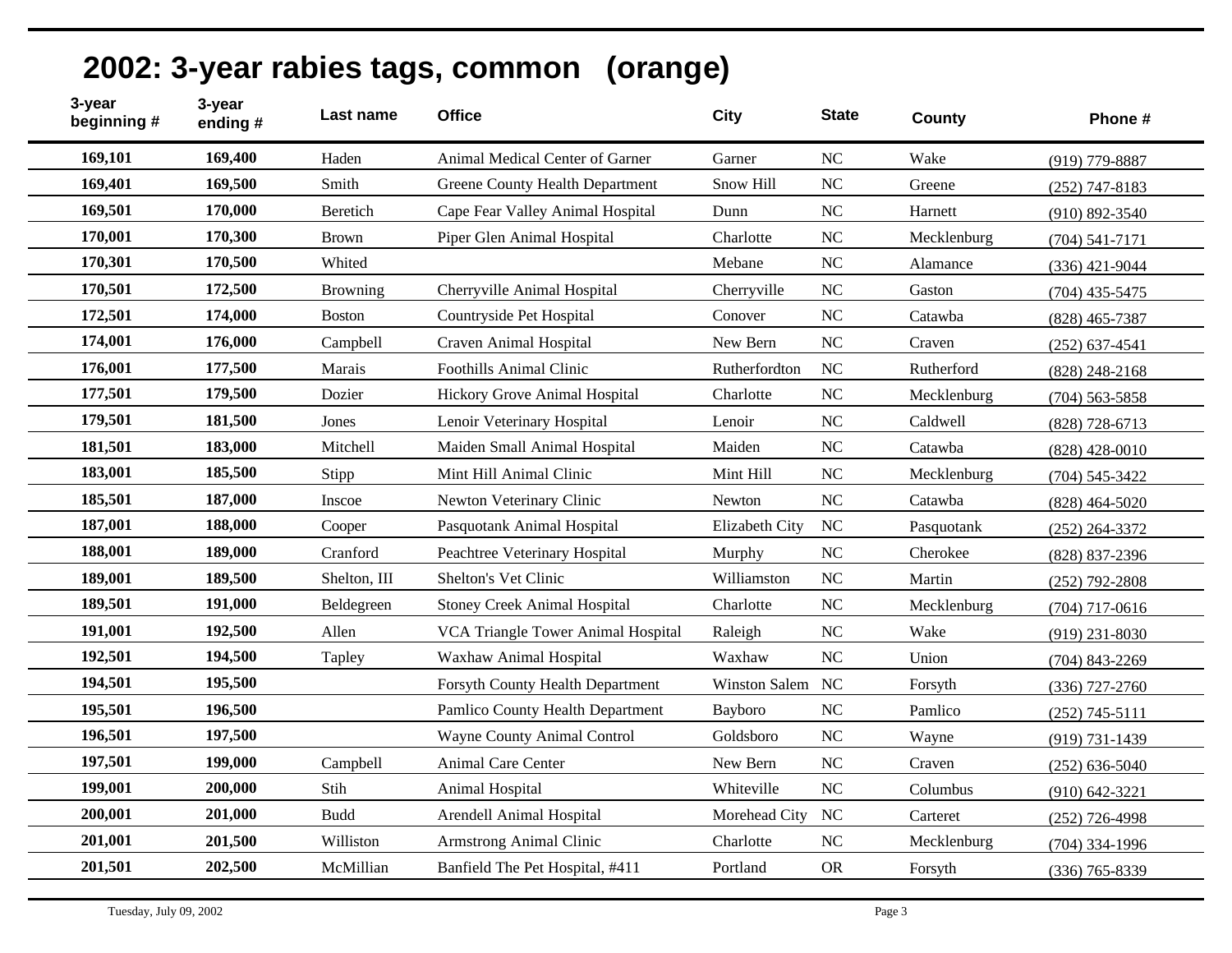|  | 2002: 3-year rabies tags, common (orange) |  |
|--|-------------------------------------------|--|
|--|-------------------------------------------|--|

| 3-year<br>beginning # | 3-year<br>ending# | Last name        | <b>Office</b>                                  | <b>City</b>     | <b>State</b>   | <b>County</b> | Phone #            |
|-----------------------|-------------------|------------------|------------------------------------------------|-----------------|----------------|---------------|--------------------|
| 202,501               | 203,000           | Bowman           | Bowman Animal Hospital & Cat Clinic In Raleigh |                 | NC             | Wake          | $(919) 847 - 6216$ |
| 203,001               | 204,000           | Neunschwander    | <b>Brentwood Animal Hospital</b>               | Raleigh         | NC             | Wake          | $(919) 872 - 6060$ |
| 204,001               | 205,000           | Wright           | <b>Brown Creek Animal Hospital</b>             | Polkton         | <b>NC</b>      | Anson         | $(704)$ 272-5500   |
| 205,001               | 206,000           | McMahon          | <b>Burke Animal Clinic</b>                     | Morganton       | <b>NC</b>      | <b>Burke</b>  | $(828)$ 437-0481   |
| 206,001               | 206,500           | Jaconis          | <b>Carteret Animal Hospital</b>                | <b>Beaufort</b> | <b>NC</b>      | Carteret      | $(252)$ 728-7600   |
| 206,501               | 208,000           | Fuller           | <b>Caswell Veterinary Service</b>              | Yanceyville     | N <sub>C</sub> | Caswell       | $(336) 694 - 6321$ |
| 208,001               | 209,000           | Todd             | Charlotte Veterinary Clinic, PA                | Charlotte       | <b>NC</b>      | Mecklenburg   | $(704) 537 - 2272$ |
| 209,001               | 210,000           | <b>Burroughs</b> | <b>Community Animal Hospital</b>               | Wendell         | N <sub>C</sub> | Wake          | $(919)$ 365-6302   |
| 210,001               | 211,000           | Kerr             | <b>Companion Animal Hospital</b>               | Shallotte       | <b>NC</b>      | Brunswick     | $(910)$ 754-7282   |
| 211,001               | 212,000           | Creed            | Crossroads Animal Hospital, PA                 | Dallas          | <b>NC</b>      | Gaston        | $(704)$ 922-7607   |
| 212,001               | 214,000           | Albright         | Crossroads Veterinary Hospital                 | Raleigh         | <b>NC</b>      | Wake          | $(919) 851 - 8979$ |
| 214,001               | 215,000           | Jones            | Durant Road Animal Hospital & Kennel           | Raleigh         | <b>NC</b>      | Wake          | $(919)$ 847-5533   |
| 215,001               | 216,000           | Miller           | Durham Animal Hospital                         | Durham          | N <sub>C</sub> | Durham        | $(919)$ 471-1579   |
| 216,001               | 217,000           | Pressley         | Fox Run Veterinary Services                    | Asheville       | <b>NC</b>      | Buncombe      | $(828)$ 645-2908   |
| 217,001               | 218,000           | Garing           | Elkin Veterinary Clinic                        | Elkin           | N <sub>C</sub> | Surry         | $(336) 835 - 1853$ |
| 218,001               | 219,000           | Crumley          | Heartwood Animal Hospital                      | Youngsville     | NC             | Franklin      | $(919) 570 - 9311$ |
| 219,001               | 220,000           | Patterson        | Highlands-Cashiers Animal Clinic               | Highlands       | <b>NC</b>      | Macon         | $(828) 526 - 5206$ |
| 220,001               | 221,500           | MacDonald        | Hillsborough Veterinary Clinic                 | Hillsborough    | N <sub>C</sub> | Orange        | (919) 732-9969     |
| 221,501               | 222,500           | Padgett          | Jacksonville Veterinary Hospital               | Jacksonville    | <b>NC</b>      | Onslow        | $(910)$ 347-3186   |
| 222,501               | 223,000           | Lannon           | Lannon's Animal Hospital                       | Elizabeth City  | <b>NC</b>      | Pasquotank    | $(252)$ 335-7708   |
| 223,001               | 224,000           | Combs            | Lewis Veterinary Clinic                        | Lumberton       | N <sub>C</sub> | Robeson       | $(910)$ 739-5562   |
| 224,001               | 225,000           | Lloyd            | Live Oak Veterinary Hospital                   | Beaufort        | NC             | Carteret      | $(252) 504 - 2097$ |
| 225,001               | 227,000           | Currin           | Mayfair Animal Hospital                        | Cary            | <b>NC</b>      | Wake          | $(919)$ 467-6146   |
| 227,001               | 228,000           | Cornell          | Sardis Animal Clinic                           | Charlotte       | N <sub>C</sub> | Mecklenburg   | $(704)$ 847-4796   |
| 228,001               | 229,000           | Souder           | South Robeson Veterinary Clinic                | Fairmont        | N <sub>C</sub> | Robeson       | $(910) 628 - 7178$ |
| 229,001               | 230,000           | Cooper           | St. Francis Hospital for Animals               | Charlotte       | <b>NC</b>      | Mecklenburg   | $(704)$ 527-2030   |
| 230,001               | 231,500           | Young            | Steele Creek Animal Hospital                   | Charlotte       | <b>NC</b>      | Mecklenburg   | $(704) 588 - 4400$ |
| 231,501               | 232,500           | Thompson         | Thompson Animal Hospital                       | Monroe          | <b>NC</b>      | Union         | $(704)$ 283-5942   |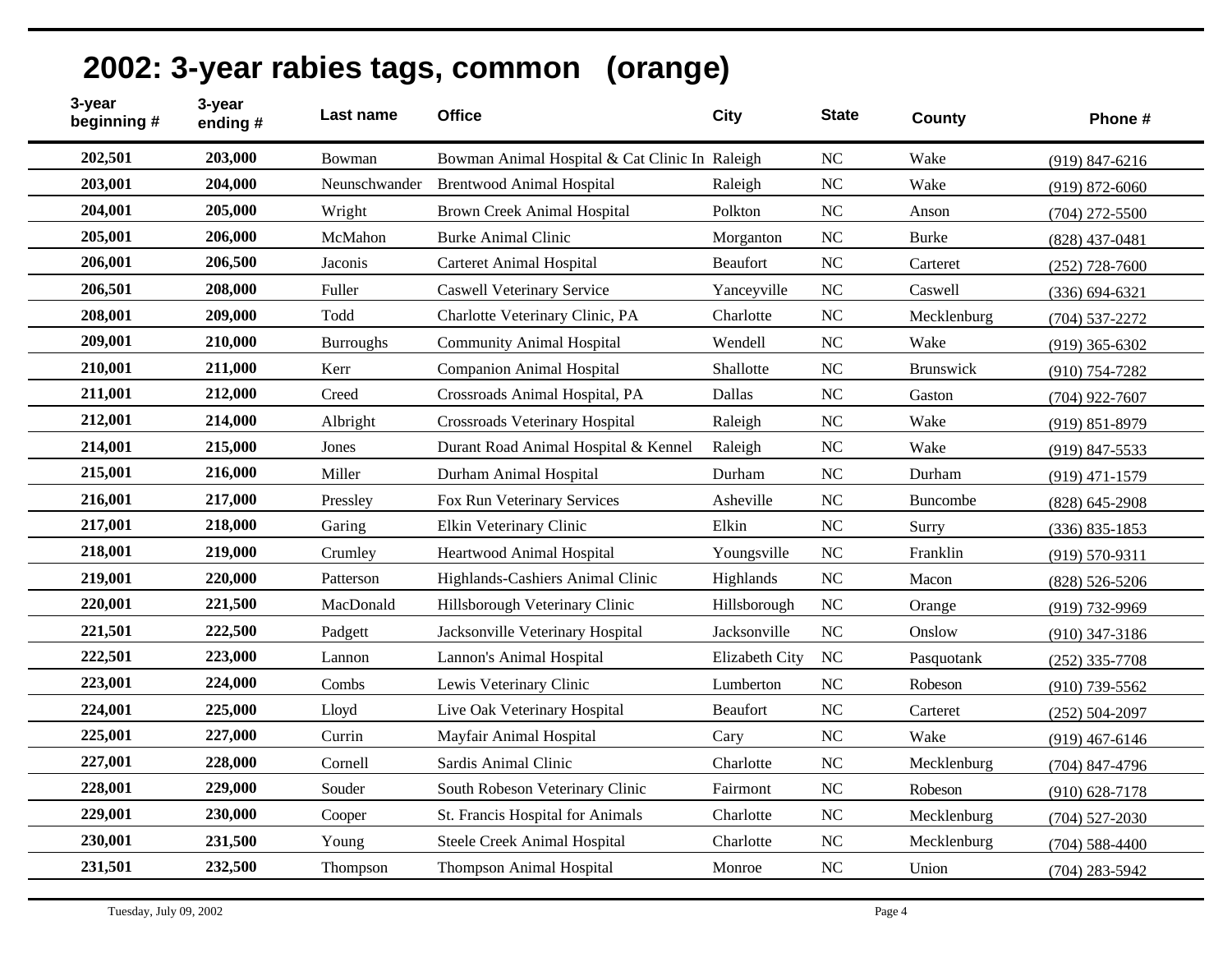| 3-year<br>beginning # | 3-year<br>ending# | Last name      | <b>Office</b>                                      | <b>City</b>     | <b>State</b>   | County          | Phone #            |
|-----------------------|-------------------|----------------|----------------------------------------------------|-----------------|----------------|-----------------|--------------------|
| 232,501               | 233,500           | Schell         | Timbercreek Veterinary Hospital                    | Jonesville      | N <sub>C</sub> | Yadkin          | $(336) 526 - 6013$ |
| 233,501               | 234,000           | Jordan         | Animal Care Clinic                                 | Laurinburg      | <b>NC</b>      | Scotland        | $(910)$ 277-7231   |
| 234,001               | 234,500           | Levenson       | Animal Hospital                                    | Oxford          | N <sub>C</sub> | Granville       | $(919) 693 - 6911$ |
| 234,501               | 235,000           | Haden          | Animal Medical Center of Garner                    | Garner          | <b>NC</b>      | Wake            | $(919)$ 779-8887   |
| 235,001               | 236,000           | Meckes         | <b>Broad Street Veterinary Hospital</b>            | Apex            | NC             | Wake            | $(919) 557 - 3206$ |
| 236,001               | 237,000           | Lash           | Cleveland School Animal Hospital                   | Garner          | NC             | Wake            | $(919) 662 - 0778$ |
| 237,001               | 237,500           | Vadala-Barbour | Crepe Myrtle Animal Hospital                       | Angier          | NC             | Harnett         | $(919)$ 639-8387   |
| 237,501               | 238,500           | Price          | <b>Cumberland Animal Hospital</b>                  | Fayetteville    | <b>NC</b>      | Cumberland      | $(910) 822 - 3337$ |
| 238,501               | 239,000           | Hanes, Jr.     | Davis Lake Animal Hospital                         | Charlotte       | <b>NC</b>      | Mecklenburg     | $(704)$ 599-0405   |
| 239,001               | 239,500           | Freer          | Freer Animal Hospital                              | Mt. Airy        | $\rm NC$       | surry           | $(336)$ 786-5197   |
| 239,501               | 240,000           | Marlatt        | <b>Garner Animal Hospital</b>                      | Garner          | NC             | Wake            | (919) 772-0404     |
| 240,001               | 240,500           | Gintis         | Lake Pine Animal Hospital                          | Apex            | <b>NC</b>      | Wake            | $(919)$ 380-1157   |
| 240,501               | 241,500           | Pearce         | Leesville Animal Hospital                          | Raleigh         | NC             | Wake            | $(919) 870 - 7000$ |
| 241,501               | 242,000           | Greene         | McDowell Veterinary Clinic                         | Marion          | <b>NC</b>      | McDowell        | $(828) 652 - 8471$ |
| 242,001               | 243,000           | Hudson         | Northwoods Animal Hospital                         | Cary            | <b>NC</b>      | Wake            | $(919)$ 481-2987   |
| 243,001               | 244,000           | Allen          | Park Cedar Animal Hospital                         | Charlotte       | NC             | Mecklenburg     | $(704)$ 541-3022   |
| 244,001               | 244,500           | <b>Brown</b>   | Piper Glen Animal Hospital                         | Charlotte       | <b>NC</b>      | Mecklenburg     | $(704) 541 - 7171$ |
| 244,501               | 245,500           | Caudle         | Plantation Animal Clinic, PA                       | <b>Matthews</b> | <b>NC</b>      | Mecklenburg     | $(704)$ 841-2225   |
| 245,501               | 246,000           | Dozier         | Rea Road Animal Hospital                           | Charlotte       | NC             | Mecklenburg     | $(704)$ 563-5858   |
| 246,001               | 247,000           | Rhea           | Sandhill Veterinary Hospital                       | Southern Pines  | NC             | Moore           | $(910)$ 692-3551   |
| 247,001               | 248,000           | Weaver         | Sharon Lakes Animal Hospital                       | Charlotte       | <b>NC</b>      | Mecklenburg     | $(704) 552 - 0647$ |
| 248,001               | 248,500           | Stewart        | Stewart's Mountain View Animal Hospita Spruce Pine |                 | <b>NC</b>      | Mitchell        | (828) 765-7059     |
| 248,501               | 249,000           | Gintis         | <b>Swift Creek Animal Hospital</b>                 | Raleigh         | <b>NC</b>      | Wake            | $(919) 851 - 8387$ |
| 249,001               | 249,500           | Milliren       | Thomasville Veterinary Hospital                    | Thomasville     | NC             | Davidson        | $(336)$ 475-9119   |
| 249,501               | 250,000           | Allen          | Weaverville Animal Clinic                          | Weaverville     | NC             | <b>Buncombe</b> | $(828) 658 - 2431$ |
| 250,001               | 251,000           | Lyerly         | Whispering Pines Animal Hospital                   | Carthage        | N <sub>C</sub> | Moore           | $(910)$ 949-2111   |
| 251,001               | 254,000           | Baron          | <b>Matthews Animal Clinic</b>                      | <b>Matthews</b> | NC             | Mecklenburg     | $(704)$ 847-9856   |
| 254,001               | 256,500           | Jackson        | Quail Corners Animal Hospital                      | Raleigh         | NC             | Wake            | $(919) 876 - 0739$ |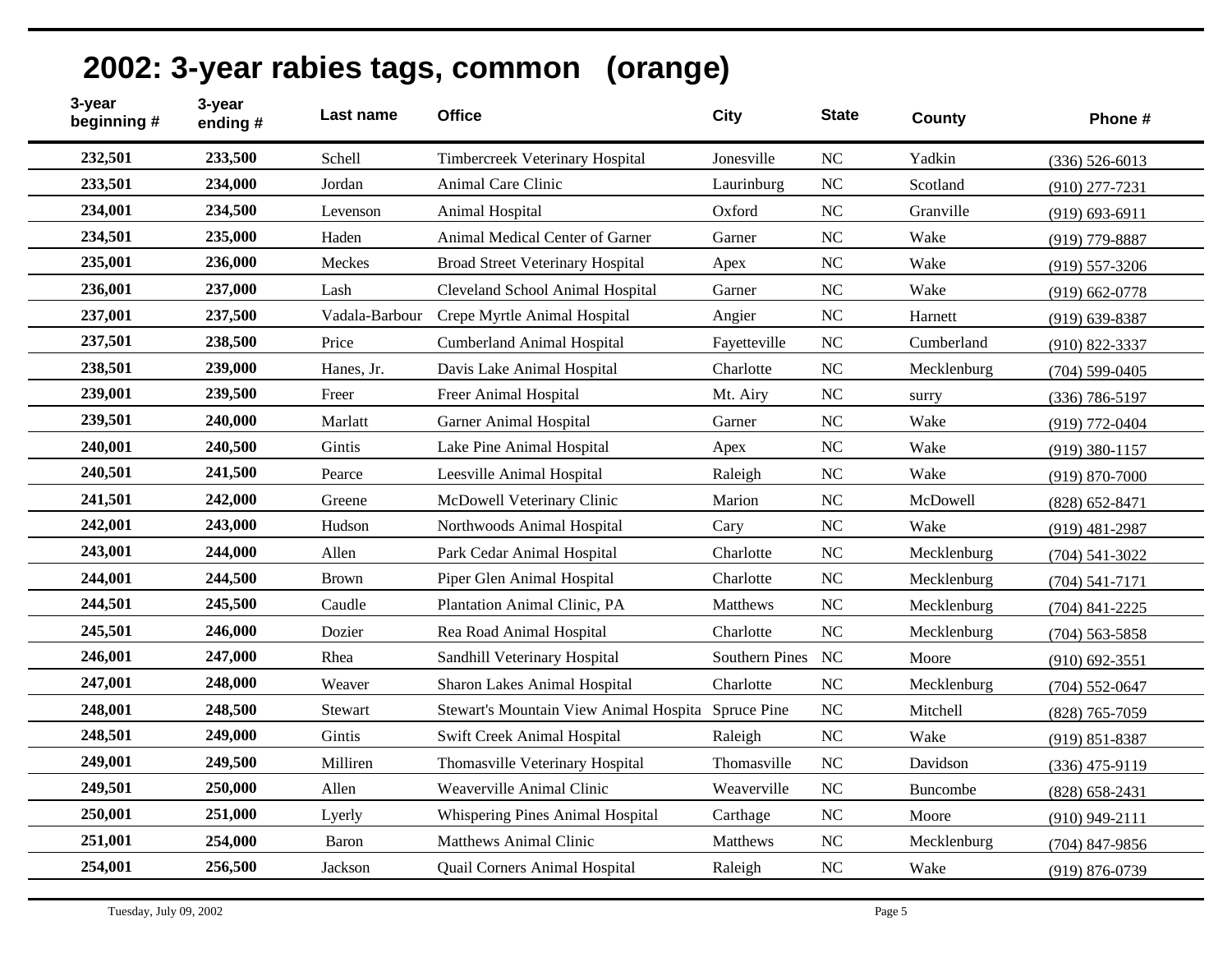#### **Last name Office City State County Phone # 3-year ending # 3-year beginning # 256,501 258,500** Armstrong Monroe Animal Hospital Monroe NC Union (704) 289-5242 **258,501 260,500** Weeks Providence Veterinary Associates Charlotte NC Mecklenburg (704) 542-0049 **260,501 262,500** Peeples Viewmont Animal Hospital Hickory NC Catawba (828) 328-2448 **262,501 264,000** Brown Northampton County Health Department Jackson NC Northampton (252) 534-5841 **264,001 265,500** Beckworth Ashe Animal Clinic Jefferson NC Wilkes (336) 246-2341 **265,501 267,000** Glenn Indian Trail Animal Hospital Indian Trail NC Union (704) 821-7040 **267,001 268,500** Glander Lake Hickory Veterinary Hospital Granite Falls NC Caldwell (828) 396-7002 **268,501 270,000** Cristea Neuhoff Farms Inc. Richlands NC Onslow (910) 324-3632 **270,001 271,000** Schaffer Alexander County Veterinary Service PA Taylorsville NC Alexander (828) 632-8742 **271,001 272,000** Parrish Animal Care Clinic Concord NC Cabarrus (704) 786-6669 **272,001 273,000** Wilson Bayleaf Veterinary Hospital Raleigh NC Wake (919) 848-1926 **273,001 274,000** Upshaw Burlington Road Animal Hospital Greensboro NC Guilford (336) 375-3939 **274,001 275,000** Crabtree Carver Street Animal Hospital Durham NC Durham (919) 477-7319 **275,001 276,000** Bissell Charlotte Cat Clinic Charlotteq NC Mecklenburg (704) 375-7558 **276,001 277,000** Little Coddle Creek Animal Hospital Concord NC Cabarrus (704) 795-9005 **277,001 278,000** Puckett Greenock Farm Veterinary Hospital, PA Midland NC Cabarrus (704) 455-3004 **278,001 279,000** Dalrymple Oak Grove Animal Hospital Durham NC Durham (919) 598-0001 **279,001 279,500** Halifax County Health Department Halifax NC Halifax (252) 583-6651 **279,501 280,000** Highsmith Animal Kingdom Veterinary Hospital Cary NC Wake (919) 460-9111 **280,001 280,500** Walker Armadale Animal Hospital Raleigh NC Wake (919) 847-1972 **280,501 281,000** Head Banfield The Pet Hospital, #594 Raleigh NC Wake (919) 790-8337 **281,001 281,500** Bullock Bullock Animal Hospital New Bern NC Craven (252) 637-6161 **281,501 282,000** Lowry Eastridge Animal Hospital Gastonia NC Gaston (704) 869-9400 **282,001 282,500** Hutsell Fairview Animal Hospital Fairview NC Buncombe (828) 628-3557 **282,501 283,000** Ward 70 West Veterinary Hospital Havelock NC Craven (252) 447-9525 **283,001 283,500** Bradler Animal House Calls Wilmington NC New Hanover (910) 686-4806 **283,501 285,600** Epstein Veterinary Health Care Associates LLP Gastonia NC Gaston (704) 824-2674 **285,601 288,400** Darch North Wake Animal Hospital Wake Forest NC Wake (919) 556-1121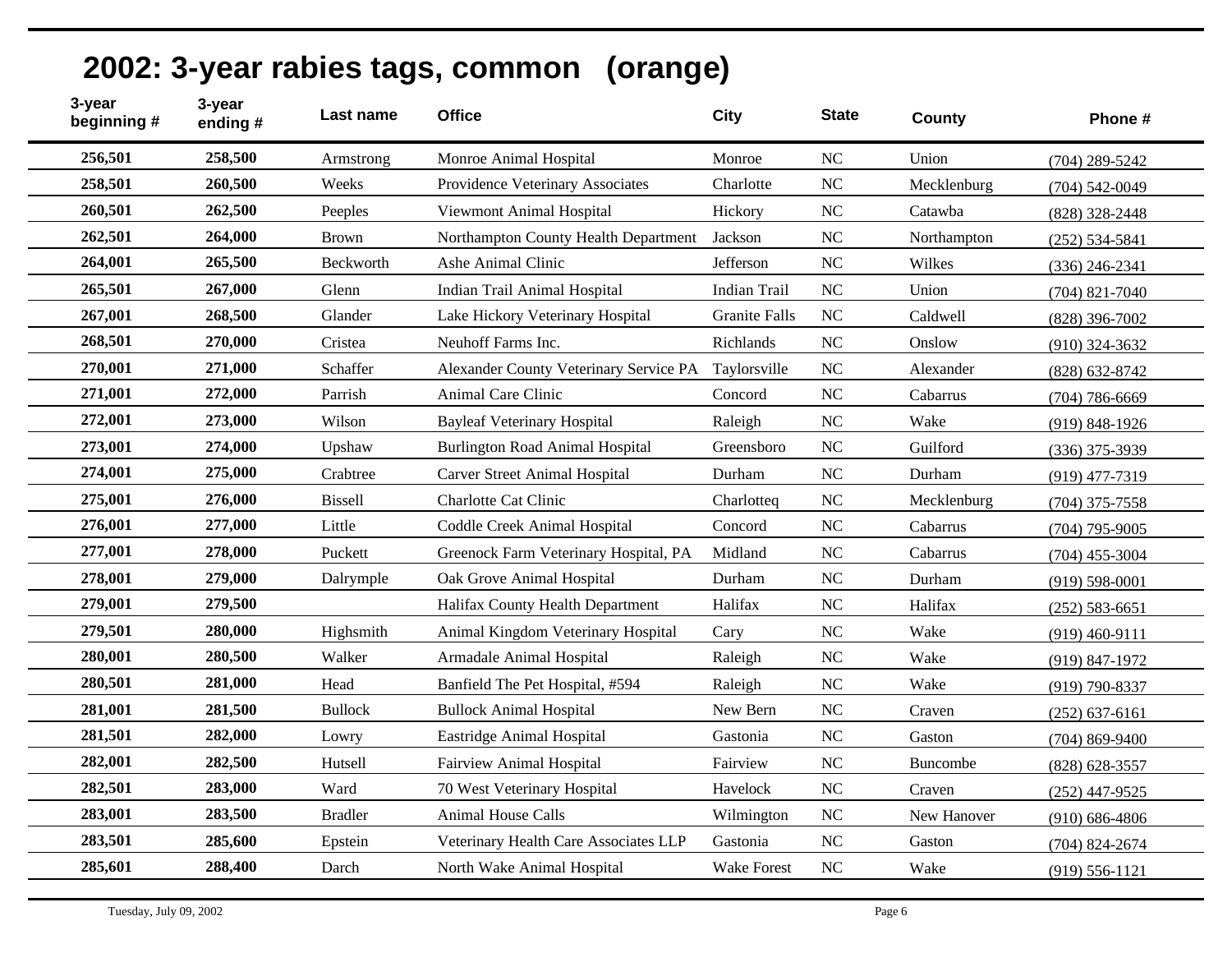| 3-year<br>beginning # | 3-year<br>ending# | Last name     | <b>Office</b>                           | <b>City</b>       | <b>State</b>   | County          | Phone #            |
|-----------------------|-------------------|---------------|-----------------------------------------|-------------------|----------------|-----------------|--------------------|
| 288,401               | 291,100           | Bianco        | Quail Roost Veterinary Hospital         | Rougemont         | N <sub>C</sub> | Durham          | $(919)$ 471-4103   |
| 291,101               | 293,500           | Manning       | Pamlico Animal Hospital                 | Washington        | <b>NC</b>      | <b>Beaufort</b> | $(252)$ 946-2834   |
| 293,501               | 293,700           | Wilkins       | Elon Animal Hospital, Inc.              | Elon College      | NC             | Alamance        | $(336) 584 - 3738$ |
| 293,701               | 294,900           | Newlin        | Watauga Veterinary Hospital             | Boone             | <b>NC</b>      | Watauga         | $(828)$ 297-3300   |
| 294,901               | 296,700           | Jackson       | Hidden Valley Clinic                    | Raleigh           | NC             | Wake            | $(919) 876 - 0739$ |
| 296,701               | 298,400           | Hutt          | North Paw Animal Hospial                | Durham            | <b>NC</b>      | Durham          | $(919)$ 471-1471   |
| 298,401               | 299,600           | Lawrence      | Lake Country Animal Hospital            | Roanoke Rapids NC |                | Halifax         | $(252)$ 308-1882   |
| 299,601               | 300,800           | Killough      | Long Animal Hospital                    | Charlotte         | N <sub>C</sub> | Mecklenburg     | $(704)$ 523-2996   |
| 300,801               | 301,700           | Manchester    | Hayes Barton Animal Hospital            | Raleigh           | <b>NC</b>      | Wake            | $(919) 833 - 2666$ |
| 301,701               | 302,500           | Spindel       | Animal Ark Veterinary Hospital          | <b>Clemmons</b>   | <b>NC</b>      | Forsyth         | $(336)$ 778-2738   |
| 302,501               | 303,300           | <b>Booker</b> | <b>Johnston Animal Hospital</b>         | Smithfield        | NC             | Johnston        | $(919)$ 934-3511   |
| 303,301               | 303,900           | Rutowski      | Animal Care Hospital of Matthews        | Matthews          | <b>NC</b>      | Mecklenburg     | $(704)$ 847-3647   |
| 303,901               | 305,100           | Staten        | Pet Vet House Call Practice             | Raleigh           | NC             | Wake            | $(919) 676 - 3130$ |
| 305,101               | 306,000           | Rubin         | Animal Healthcare Center of Charlotte P | Charlotte         | <b>NC</b>      | Mecklenburg     | $(704)$ 392-3259   |
| 306,001               | 306,900           | Murray        | Parker Veterinary Hospital              | Charlotte         | NC             | Mecklenburg     | $(704)$ 399-8304   |
| 306,901               | 307,700           | McGuire       | Archdale Animal Hospital PA             | Charlotte         | NC             | Mecklenburg     | $(704)$ 552-2333   |
| 307,701               | 308,500           | Ridgeway      | Ridgeway Animal Clinic                  | New Bern          | <b>NC</b>      | Craven          | $(252) 633 - 1204$ |
| 308,501               | 309,200           |               | Orange County Animal Control            | Hillsborough      | <b>NC</b>      | Orange          | $(919)$ 245-2081   |
| 309,201               | 309,900           | Cochrane      | <b>Cornerstone Veterinary Hospital</b>  | Cary              | NC             | Wake            | $(919)$ 319-1555   |
| 309,901               | 310,500           | Dalton, Jr.   | Central Animal Hospital                 | Fayetteville      | <b>NC</b>      | Cumberland      | $(910)$ 484-5104   |
| 310,501               | 311,100           | Armstrong     | Weddington Animal Hospital              | Matthews          | <b>NC</b>      | Mecklenburg     | $(704)$ 847-8466   |
| 311,101               | 311,500           | Rountree      | Goose Creek Animal Hospital             | Sunbury           | <b>NC</b>      | Gates           | $(252)$ 465-4831   |
| 311,501               | 311,600           | <b>Bass</b>   | Carolina Veterinary Specialty           | Charlotte         | <b>NC</b>      | Mecklenburg     | $(704) 504 - 9608$ |
| 311,601               | 311,700           | Marshall      | Paws & Claws Mobile Vet Service         | Huntersville      | <b>NC</b>      | Mecklenburg     | $(704)$ 895-8214   |
| 311,701               | 311,800           | <b>Betton</b> | Banfield Pet Hospital #598              | Portland          | <b>OR</b>      | Durham          | $(919) 620 - 8142$ |
| 311,801               | 312,100           | Dienhart      | Hilltop Animal Hospital                 | Fuquay Varina     | <b>NC</b>      | Wake            | $(919) 552 - 5232$ |
| 312,101               | 313,500           | Hemstreet     | Morganton Animal Clinic                 | Morganton         | NC             | <b>Burke</b>    | (828) 433-9265     |
| 313,501               | 315,300           | Hudson        | Animal Hospital of Kannapolis           | Kannapolis        | NC             | Rowan           | $(704)$ 938-4606   |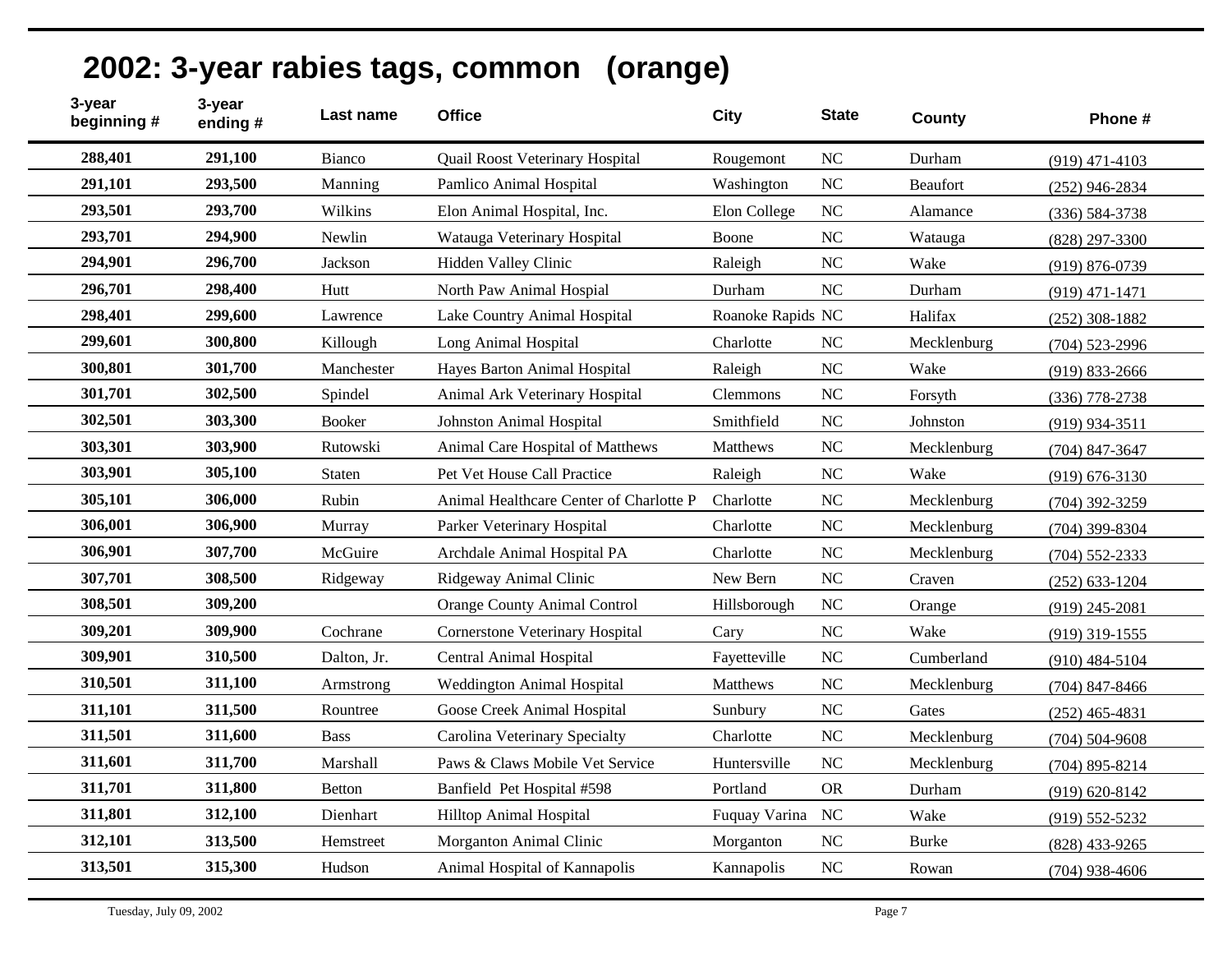| 3-year<br>beginning # | 3-year<br>ending# | Last name     | <b>Office</b>                          | <b>City</b>   | <b>State</b>   | County        | Phone #            |
|-----------------------|-------------------|---------------|----------------------------------------|---------------|----------------|---------------|--------------------|
| 315,301               | 317,500           | Diehl         | <b>Timberlyne Animal Clinic</b>        | Chapel Hill   | <b>NC</b>      | Orange        | $(919)$ 968-3047   |
| 317,501               | 318,600           | Stanbery      | Mitchell Veterinary Clinic             | Spruce Pine   | NC             | Mitchell      | $(828)$ 765-6039   |
| 318,601               | 320,000           | Swenberg      | Cornwallis Road Animal Hospital        | Durham        | NC             | Durham        | $(919)$ 489-9194   |
| 320,001               | 321,200           | Tarkington    | Parkwood Animal Hospital               | Durham        | N <sub>C</sub> | Durham        | $(919) 544 - 7711$ |
| 321,201               | 325,000           | Foster        | <b>Foster Animal Hospital</b>          | Concord       | NC             | Cabarrus      | $(704) 786 - 0104$ |
| 325,001               | 326,200           | Haywood       | Montgomery Animal Clinic               | <b>Troy</b>   | $\rm NC$       | Montgomery    | $(910) 572 - 3781$ |
| 326,201               | 327,500           | Beretich      | Cape Fear Valley Animal Hospital       | Dunn          | NC             | Harnett       | $(910) 892 - 3540$ |
| 327,501               | 328,800           | Cotton        | <b>Fuquay Veterinary Hospital</b>      | Fuquay Varina | NC             | Wake          | $(919) 552 - 7200$ |
| 328,801               | 330,000           | Beck          | Independence Veterinary Clinic         | Charlotte     | NC             | Mecklenburg   | $(704)$ 841-1313   |
| 330,001               | 331,800           | Hemstreet     | Lake Cross Veterinary Hospital, PA     | Huntersville  | NC             | Mecklenburg   | $(704)$ 948-6300   |
| 331,801               | 333,000           | Elledge       | Redwood Animal Hospital                | Asheville     | <b>NC</b>      | Buncombe      | $(828)$ 298-1846   |
| 333,001               | 333,800           | Sullivan      | Six Forks Animal Hospital              | Raleigh       | <b>NC</b>      | Wake          | $(919)$ 847-5854   |
| 333,801               | 335,000           | Mercer        | Southpark Animal Hospital              | Charlotte     | NC             | Mecklenburg   | $(704)$ 523-3457   |
| 335,001               | 336,100           | <b>Barnes</b> | <b>Topsail Animal Hospital</b>         | Hampstead     | <b>NC</b>      | Pender        | $(910)$ 270-4401   |
| 336,101               | 337,000           | Powell        | Wellington Animal Hospital             | Cary          | NC             | Wake          | 851-7475           |
| 337,001               | 337,800           | Said          | Academy Veterinary Hospital            | Durham        | NC             | Durham        | $(919) 688 - 6628$ |
| 337,801               | 338,500           | Gemeinhardt   | Latitude 36 Mobile Veterinary Services | Germanton     | NC             | <b>Stokes</b> | $(336) 593 - 5422$ |
| 338,501               | 339,300           | Gayle         | Banfield, Pet Hospital, Matthews, #406 | Portland      | <b>OR</b>      | Mecklenburg   | $(704)$ 847-7001   |
| 339,301               | 340,000           | Wilson        | Pine Hollow Animal Hospital            | Warrenton     | NC             | Warren        | $(252)$ 257-3833   |
| 340,001               | 340,600           | <b>Barth</b>  | Zebulon Animal Hospital                | Zebulon       | NC             | Wake          | $(919)$ 269-4500   |
| 340,601               | 341,000           | Hester, III   | All Creatures Animal Clinic            | Rolesville    | NC             | Wake          | $(919) 554 - 2222$ |
| 341,001               | 342,600           | Lewis         | Falls Village Veterinary Hospital      | Raleigh       | <b>NC</b>      | Wake          | $(919) 847 - 0141$ |
| 342,601               | 343,700           | Cotton        | Brookwood Veterinary Clinic            | Raleigh       | N <sub>C</sub> | Wake          | (919) 779-2940     |
| 343,701               | 344,500           | McCann        | Cary Veterinary Hospital               | Cary          | <b>NC</b>      | Wake          | $(919)$ 469-0947   |
| 344,501               | 345,200           | Grant         | Lake Wheeler Veterinary Hospital       | Raleigh       | NC             | Wake          | $(919) 829 - 5511$ |
| 345,201               | 346,000           | Mangum        | <b>Locust Animal Clinic</b>            | Locust        | NC             | Stanly        | $(704)$ 888-6590   |
| 346,001               | 346,700           | Karl          | Falconbridge Animal Hospital           | Chapel Hill   | <b>NC</b>      | Durham        | $(919)$ 403-5591   |
| 346,701               | 347,000           | Dick          | Magnolia Animal Hospital               | Raleigh       | <b>NC</b>      | Wake          | $(919) 873 - 9190$ |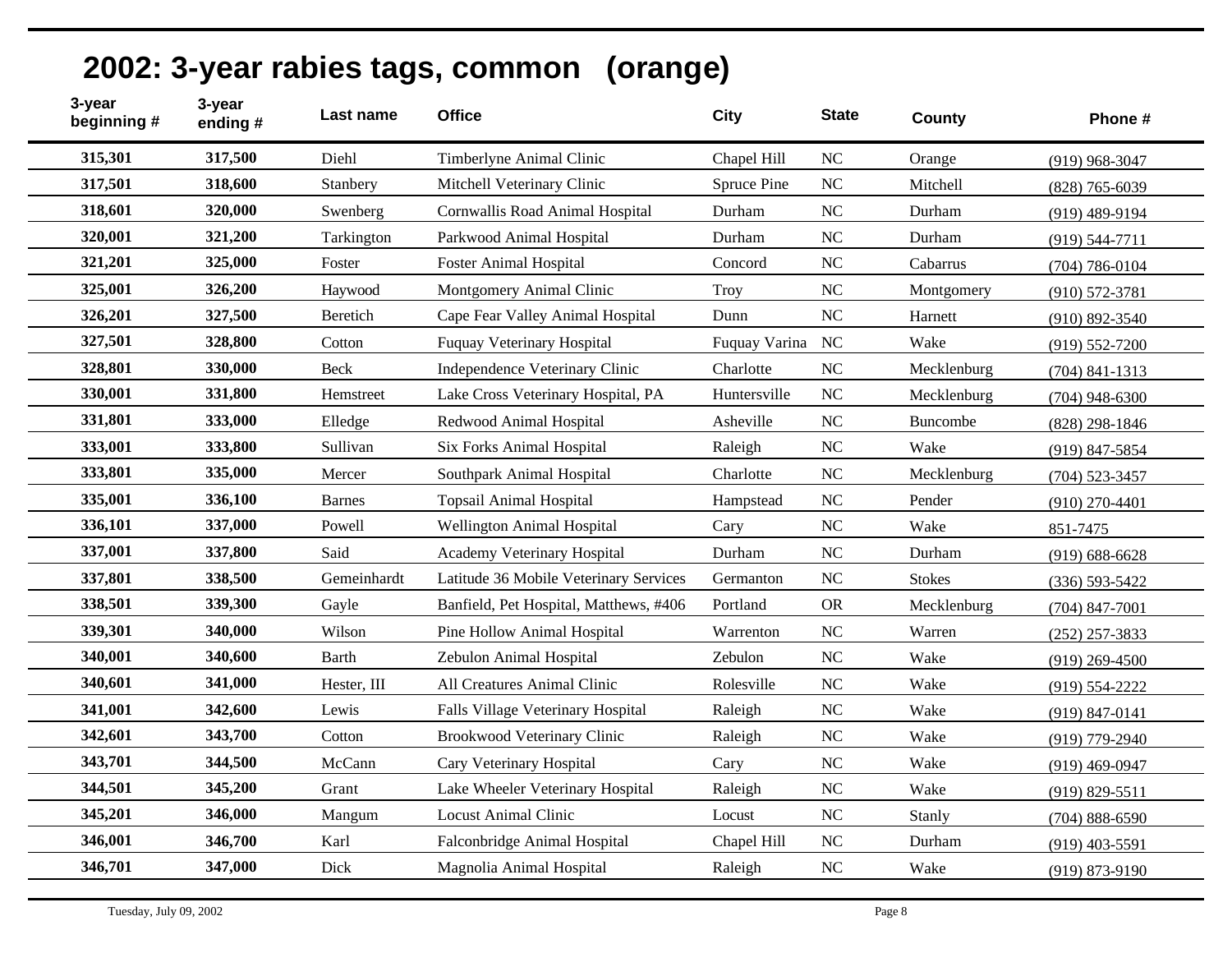| 3-year<br>beginning # | 3-year<br>ending# | Last name        | <b>Office</b>                            | <b>City</b>       | <b>State</b>   | County      | Phone #            |
|-----------------------|-------------------|------------------|------------------------------------------|-------------------|----------------|-------------|--------------------|
| 347,001               | 347,600           | Hombs            | <b>Atrium Animal Hospital</b>            | Charlotte         | N <sub>C</sub> | Mecklenburg | $(704)$ 542-2000   |
| 347,601               | 348,000           | Covington        | Oak Park Creedmoor Road Vet Hospital     | Raleigh           | N <sub>C</sub> | Wake        | $(919) 781 - 0696$ |
| 348,001               | 348,600           | Krakowski        | <b>Chatham Animal Hospital</b>           | Cary              | <b>NC</b>      | Wake        | $(919)$ 469-8114   |
| 348,601               | 349,000           | Bailey           | Animal Hospital of Peak Plaza            | Apex              | <b>NC</b>      | Wake        | $(919)$ 362-0515   |
| 349,001               | 349,600           | Tice             | Cat Clinic of Cary                       | Cary              | N <sub>C</sub> | Wake        | $(919)$ 469-9000   |
| 349,601               | 350,000           | Hoyme            | Blue Ridge Veterinary Clinic             | <b>Banner Elk</b> | N <sub>C</sub> | Avery       | $(828)$ 963-6641   |
| 350,001               | 350,600           | Suggs            | <b>Gaston Veterinary Hospital</b>        | Gastonia          | <b>NC</b>      | Gaston      | $(704)$ 864-5739   |
| 350,601               | 351,000           | Hill             | Hill Mobile Veterinary Service           | Fayetteville      | N <sub>C</sub> | Cumberland  | $(910)$ 484-9400   |
| 351,001               | 351,600           | Rodeffer         | Mebane Pet Clinic                        | Mebane            | <b>NC</b>      | Alamance    | $(919)$ 304-5200   |
| 351,601               | 352,000           | <b>Burroughs</b> | Knightdale Animal Hospital               | Knightdale        | <b>NC</b>      | Wake        | $(919)$ 261-8811   |
| 352,001               | 352,600           | Nusbaum          | North College Road Animal Hospital       | Wilmington        | <b>NC</b>      | New Hanover | $(910)$ 452-2273   |
| 352,601               | 353,000           | White            | Catawba Heights Animal Hospital          | Belmont           | N <sub>C</sub> | Gaston      | $(704)$ 827-0616   |
| 353,001               | 353,700           | Snyder           | Robinson Animal Hospital                 | Clayton           | N <sub>C</sub> | Johnston    | $(919) 553 - 7173$ |
| 353,701               | 354,000           | Betton           | Banfield Pet Hospital #598               | Portland          | <b>OR</b>      | Durham      | $(919) 620 - 8142$ |
| 354,001               | 354,600           | <b>Black</b>     | North Wayne Animal Hospital              | Pikeville         | <b>NC</b>      | Wayne       | $(919)$ 242-6044   |
| 354,601               | 355,000           | Fisher           | <b>Fisher Veterinary Hospital</b>        | Raleigh           | <b>NC</b>      | Wake        | $(919) 790 - 0412$ |
| 355,001               | 355,600           | Sheegog, Jr.     | <b>Onslow Animal Hospital</b>            | Jacksonville      | <b>NC</b>      | Onslow      | $(910)$ 347-1219   |
| 355,601               | 356,000           | Nabel            | James Landing Veterinary Hospital        | Jamestown         | <b>NC</b>      | Guilford    | $(336) 852 - 9800$ |
| 356,001               | 356,400           | Allred           | Allred's Mobile Veterinary Care          | Yadkinville       | <b>NC</b>      | Yadkin      | $(336) 682 - 7107$ |
| 356,401               | 357,000           |                  | <b>Cherokee County Health Department</b> | Murphy            | N <sub>C</sub> | Cherokee    | (828) 837-7486     |
| 357,001               | 357,600           | Horstman         | Woodlawn Animal Hospital                 | Charlotte         | N <sub>C</sub> | Mecklenburg | $(704)$ 523-3576   |
| 357,601               | 358,000           | Oueck            | The Carolinas Animal Hospital            | Charlotte         | <b>NC</b>      | Mecklenburg | $(704)$ 588-9788   |
| 358,001               | 358,300           | Haskins          | Bar None Mobile Veterinary Services      | Apex              | N <sub>C</sub> | Wake        | $(919)$ 772-9400   |
| 358,301               | 358,400           | Galphin          |                                          | Raleigh           | <b>NC</b>      | Wake        | $(919) 851 - 4936$ |
| 358,401               | 358,500           | Kimbrell         | Mid State Equine                         | Liberty           | <b>NC</b>      | Alamance    | $(336) 622 - 7447$ |
| 358,501               | 358,900           | Schutz           | Foothills Mobile Veterinary Service      | Marion            | N <sub>C</sub> | McDowell    | (828) 738-3883     |
| 358,901               | 359,500           | Thomann          | Greater Charlotte Mobile Vet Clinic      | Charlotte         | <b>NC</b>      | Mecklenburg | $(704)$ 522-0677   |
| 359,501               | 359,900           | Krakowski        | Green Level Animal Hospital              | Cary              | NC             | Wake        | $(919)$ 469-8114   |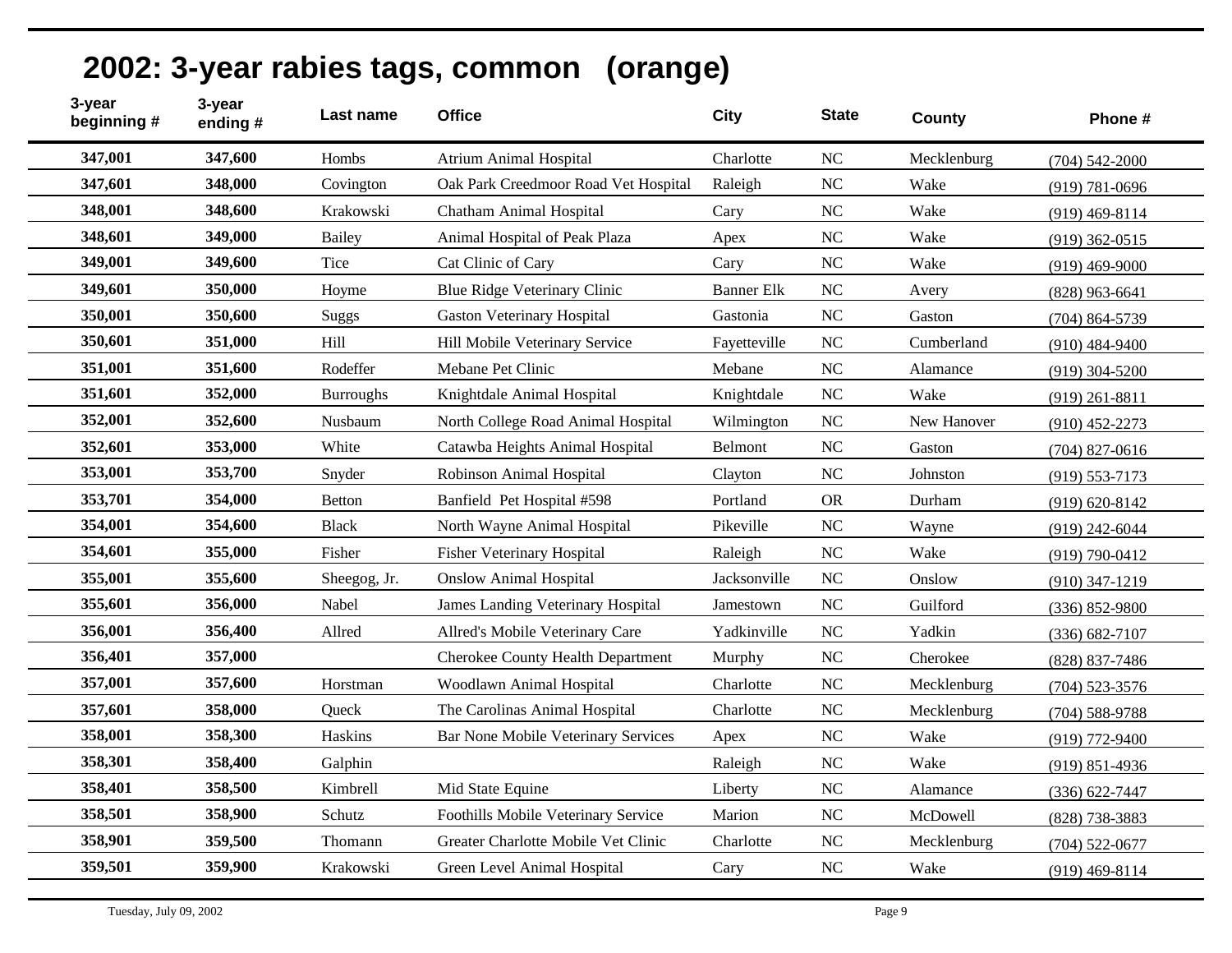| 3-year<br>beginning # | 3-year<br>ending# | Last name     | <b>Office</b>                                   | <b>City</b>          | <b>State</b> | County          | Phone #            |
|-----------------------|-------------------|---------------|-------------------------------------------------|----------------------|--------------|-----------------|--------------------|
| 359,901               | 360,500           | <b>Bird</b>   | Morehead Animal Hospital                        | Morehead City        | <b>NC</b>    | Carteret        | $(252)$ 726-0181   |
| 360,501               | 360,900           | <b>Bush</b>   | Veterinary Home Services                        | Raleigh              | <b>NC</b>    | Wake            | $(919)$ 847-2255   |
| 360,901               | 361,500           | Duffy         | Raleigh Cat Clinic                              | Raleigh              | <b>NC</b>    | Wake            | $(919) 518 - 8013$ |
| 361,501               | 361,800           | Davis         | Asheville Veterinary House Calls                | Asheville            | NC           | Buncombe        | $(828)$ 254-2221   |
| 361,801               | 362,000           | Corbin        | Veterinary Hospital of Pleasant Garden          | Greensboro           | NC           | Guilford        | $(336)$ 676-8387   |
| 362,001               | 362,100           | Lackey        | <b>Avery Animal Hospital</b>                    | Newland              | <b>NC</b>    | Avery           | (828) 733-9810     |
| 362,101               | 362,500           | Wright        | <b>Crystal Coast Mobile Veterinary Services</b> | Swansboro            | <b>NC</b>    | Carteret        | $(252)$ 393-7546   |
| 362,501               | 362,600           | Langford      | Humane Society of Concord                       | Concord              | <b>NC</b>    | Cabarrus        | $(704)$ 892-7554   |
| 362,601               | 363,000           | Fisher        | Veterinary House Calls of Hickory               | Hickory              | NC           | Catawba         | $(828)$ 345-1998   |
| 363,001               | 363,300           | <b>Staggs</b> | Jordan Lake Animal Hospital                     | Pittsboro            | NC           | Chatham         | (919) 542-5424     |
| 363,301               | 363,500           | Moore         | All Creatures Pet Hospital                      | Stanley              | <b>NC</b>    | Gaston          | $(704)$ 263-1366   |
| 363,501               | 364,100           | Lindeke       | St. Francis Animal Hospital                     | Durham               | <b>NC</b>    | Durham          | $(919)$ 286-2727   |
| 364,101               | 364,300           | Lattimore     | HouseCall Practice for Pets                     | Raleigh              | <b>NC</b>    | Wake            | $(919)$ 362-8041   |
| 364,301               | 364,500           | Allen         | Allen Animal Hospital                           | Weaverville          | <b>NC</b>    | <b>Buncombe</b> | $(828)$ 658-2287   |
| 364,501               | 364,700           | Samuels       | All Walks of Life Mobile Vet Svcs               | <b>Holly Springs</b> | NC           | Wake            | $(919) 567 - 2965$ |
| 364,701               | 365,000           | Whitley, Jr.  | Berkeley Veterinary Clinic                      | Goldsboro            | NC           | Wayne           | $(919)$ 778-5398   |
| 365,001               | 365,200           | Boyd          | <b>Boyd's Animal Hospital</b>                   | Havelock             | NC           | Craven          | $(252)$ 447-4018   |
| 365,201               | 365,500           | Rook          | <b>Coastal Animal Hospital</b>                  | Kitty Hawk           | <b>NC</b>    | Dare            | $(252)$ 261-3960   |
| 365,501               | 365,700           | Suggs         | Carolina Cat Clinic                             | Gastonia             | <b>NC</b>    | Gaston          | $(704)$ 865-5554   |
| 365,701               | 366,000           | Miller        | Davie Veterinary Clinic                         | Mocksville           | <b>NC</b>    | Davie           | $(336)$ 751-5931   |
| 366,001               | 366,200           | Spencer III   | Dickson Animal Clinic                           | Gastonia             | NC           | Gaston          | $(704)$ 824-9160   |
| 366,201               | 366,500           | Schacht       | Commonwealth Animal Hospital                    | Charlotte            | <b>NC</b>    | Mecklenburg     | $(704)$ 535-6688   |
| 366,501               | 366,700           | Heron         | Flat River Veterinary Hospital                  | Rougemont            | NC           | Durham          | $(919)$ 477-4210   |
| 366,701               | 367,000           | Ipock         | Institute Mobile Veterinary Service             | Lagrange             | <b>NC</b>    | Lenoir          | $(252) 566 - 5041$ |
| 367,001               | 367,200           | Hamrick       | Lexington Large Animal                          | Lexington            | <b>NC</b>    | Davidson        | $(336)$ 787-4901   |
| 367,201               | 367,500           | Eure          | Moyock Animal Hospital                          | Moyock               | NC           | Currituck       | $(252)$ 435-2250   |
| 367,501               | 367,700           | Lineberger    | Lineberger Veterinary Hospital                  | Gastonia             | <b>NC</b>    | Gaston          | $(704)$ 824-8451   |
| 367,701               | 368,000           | Ward          | Banfield Pet Hospital, #597                     | Portland             | <b>OR</b>    | Wake            | $(919)$ 661-1926   |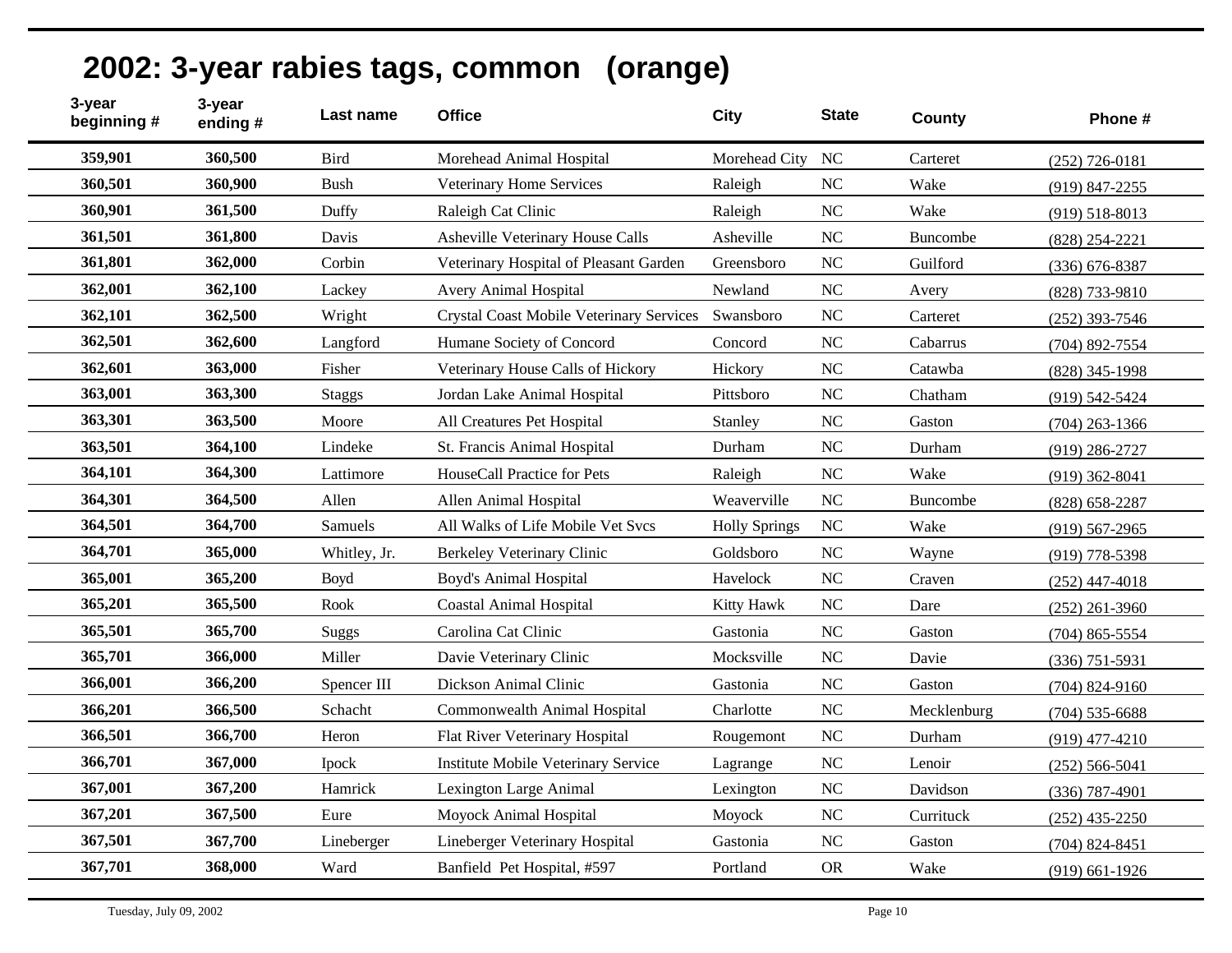| 3-year<br>beginning # | 3-year<br>ending# | Last name       | <b>Office</b>                                       | <b>City</b>       | <b>State</b>   | County      | Phone #            |
|-----------------------|-------------------|-----------------|-----------------------------------------------------|-------------------|----------------|-------------|--------------------|
| 368,001               | 368,200           | Pearson         | Mountain Laurel Mobile Vet Service                  | Lenoir            | NC             | Caldwell    | $(828)$ 758-7860   |
| 368,201               | 368,500           | <b>Nicks</b>    | Nicks Veterinary Hospital                           | Charlotte         | <b>NC</b>      | Mecklenburg | $(704)$ 523-8015   |
| 368,501               | 368,700           | O'Hara          | O'Hara Veterinary Clinic                            | Charlotte         | <b>NC</b>      | Mecklenburg | $(704)$ 372-2537   |
| 368,701               | 368,900           | Marshall        | Paws & Claws Mobile Vet Service                     | Huntersville      | <b>NC</b>      | Mecklenburg | $(704)$ 895-8214   |
| 368,901               | 369,000           |                 | Durham County Animal Control                        | Durham            | N <sub>C</sub> | Durham      | $(919) 560 - 0630$ |
| 369,001               | 369,200           | Lackey          | Morningstar Animal Hospital                         | <b>Matthews</b>   | <b>NC</b>      | Mecklenburg | $(704)$ 847-0224   |
| 369,201               | 369,400           | Rogers          | Rogers Veterinary Hospital                          | Siler City        | NC             | Chatham     | $(919) 742 - 3646$ |
| 369,401               | 369,500           | Riley           | Robeson County Humane Society                       | Lumberton         | <b>NC</b>      | Robeson     | $(910)$ 671-9884   |
| 369,501               | 369,600           |                 | Crouse - Director Davidson County Health Department | Lexington         | <b>NC</b>      | Davidson    | $(336)$ 242-2384   |
| 369,601               | 369,800           | Scotton         | Southeast Community Animal Hospital                 | Greensboro        | <b>NC</b>      | Guilford    | $(336) 674 - 1002$ |
| 369,801               | 370,000           | Turner          | Southern Pines Veterinary Clinic                    | Southern Pines    | NC             | Moore       | $(910)$ 692-4683   |
| 370,001               | 370,100           | Padfield        | Academy Veterinary Hospital                         | Fuquay Varina     | <b>NC</b>      | Wake        | $(919) 552 - 1040$ |
| 370,101               | 370,300           | <b>Brown II</b> | State Road Animal Hospital, PA                      | <b>State Road</b> | NC             | Surry       | $(336) 874 - 2050$ |
| 370,301               | 370,400           | Moisan          | Cozy Cat Veterinary Hospital                        | Raleigh           | <b>NC</b>      | Wake        | $(919) 571 - 9007$ |
| 370,401               | 370,500           | <b>Sifers</b>   | After Hours Small Animal Emergency                  | Raleigh           | <b>NC</b>      | Wake        | $(919) 781 - 5147$ |
| 370,501               | 370,600           | Chappell        | After Hours Veterinary Emergency Clinic Greensboro  |                   | <b>NC</b>      | Guilford    | $(336) 851 - 1991$ |
| 370,601               | 370,700           | Moser           | <b>Animal Medical Center</b>                        | Danville          | <b>VA</b>      | Virginia    | $(804)$ 793-6477   |
| 370,701               | 370,800           | Edmunds         | Animal Medical Clinic of South Boston               | South Boston      | <b>VA</b>      | Virginia    | $(434) 575 - 0034$ |
| 370,801               | 370,900           | Dutterer        | Applewood Veterinary Hospital PA                    | Dallas            | NC             | Gaston      | $(704)$ 922-0532   |
| 370,901               | 371,000           | Wolfe           | Ashe-Rand Veterinary Hospital                       | Asheboro          | <b>NC</b>      | Randolph    | $(336)$ 672-5934   |
| 371,001               | 371,100           | Bellinger       | University of North Carolina                        | Chapel Hill       | <b>NC</b>      | Orange      | $(919)$ 966-3111   |
| 371,101               | 371,200           | Uhlinger        | Brandywine Equine Clinic                            | Apex              | <b>NC</b>      | Wake        | $(919)$ 362-1345   |
| 371,201               | 371,300           | Scott           | <b>Brentwood Veterinary Center</b>                  | Wilson            | <b>NC</b>      | Wilson      | $(252)$ 243-6252   |
| 371,301               | 371,400           | McCashin        | Carolina Equine Clinic                              | Southern Pines    | NC             | Moore       | $(910)$ 692-8680   |
| 371,401               | 371,500           | Miller          | Carolina Small Release Service                      | <b>Matthews</b>   | <b>NC</b>      | Mecklenburg | $(704) 882 - 0826$ |
| 371,501               | 371,600           | Dahl, Jr.       | Clarksville Veterinary Clinic                       | Clarksville       | <b>VA</b>      | Virginia    | $(434)$ 374-0166   |
| 371,601               | 371,700           | Meeker          | Davie County Large Animal Hospital                  | Mocksville        | NC             | Davie       | $(336)$ 998-7131   |
| 371,701               | 371,800           | <b>O'Malley</b> | E & B Veterinary Services                           | Warrenton         | <b>NC</b>      | Warren      | $(252)$ 257-0737   |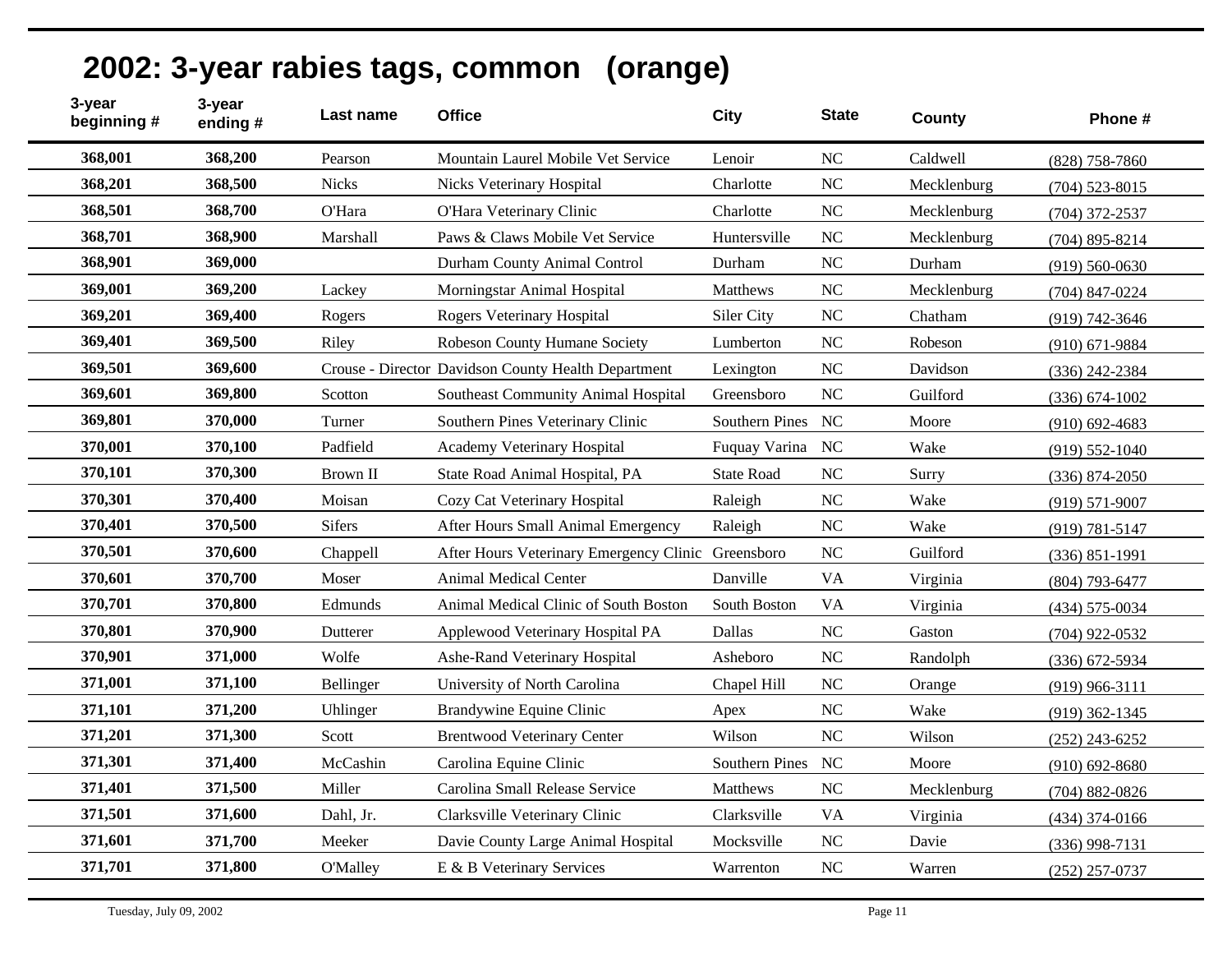| 2002: 3-year rabies tags, common (orange) |  |
|-------------------------------------------|--|
|-------------------------------------------|--|

| 3-year<br>beginning # | 3-year<br>ending# | Last name      | <b>Office</b>                                 | <b>City</b>        | <b>State</b>   | County       | Phone #            |
|-----------------------|-------------------|----------------|-----------------------------------------------|--------------------|----------------|--------------|--------------------|
| 371,801               | 371,900           | Morton         | Elizabethtown Veterinary Hospital             | Clarkton           | N <sub>C</sub> | Bladen       | $(910) 862 - 3000$ |
| 371,901               | 372,000           | Cassell        | <b>Healing Springs Animal Hospital</b>        | Galax              | <b>VA</b>      | Virginia     | $(540)$ 236-5103   |
| 372,001               | 372,100           | Kirkman        |                                               | Siler City         | NC             | Chatham      | $(919) 742 - 5500$ |
| 372,101               | 372,200           | Parks          | Large Animal Health Services, Inc.            | Asheboro           | N <sub>C</sub> | Randolph     | $(336) 629 - 8910$ |
| 372,201               | 372,300           | Gardner        | Large Animal Medicine & Surgery               | Salisbury          | N <sub>C</sub> | Rowan        | $(704)$ 637-0546   |
| 372,301               | 372,400           | Gochnauer      | Large Animal Veterinary Service               | Cornelius          | <b>NC</b>      | Mecklenburg  | $(704)$ 895-8820   |
| 372,401               | 372,500           | Jordan         | Large Animal Veterinary Services              | Siler City         | N <sub>C</sub> | Chatham      | $(919)$ 663-5996   |
| 372,501               | 372,600           | Jones          | <b>Livestock Veterinary Services</b>          | Kinston            | <b>NC</b>      | Lenoir       | $(252)$ 527-4960   |
| 372,601               | 372,700           | Smith          | Mt. Herman Animal Clinic                      | Danville           | <b>VA</b>      | Virginia     | $(434) 836 - 2499$ |
| 372,701               | 372,800           | Phillips       | Phillips Animal Medical Hospital              | Gastonia           | $\rm NC$       | Gaston       | $(704)$ 867-3514   |
| 372,801               | 372,900           | Blackwelder    | Statesville Bovine & Equine Cllinic           | Statesville        | NC             | Iredell      | $(704)$ 873-1743   |
| 372,901               | 373,000           | Teeter         | Veterinary Home Care, Inc.                    | Gastonia           | N <sub>C</sub> | Gaston       | $(704)$ 854-6487   |
| 373,001               | 373,100           | Concannon      | Veterinary Specialty Hospital                 | Cary               | NC             | Wake         | $(919)$ 233-4911   |
| 373,101               | 373,200           | Gill           | Wilkinson Animal Hospital                     | Lowell             | N <sub>C</sub> | Gaston       | $(704)$ 824-9876   |
| 373,201               | 373,300           |                | Wrightsville Beach Police Department          | Wrightsville Be NC |                | New Hanover  | $(910)$ 256-7911   |
| 373,301               | 373,400           | Schwartz       |                                               | Durham             | NC             | Durham       | $(919)$ 957-0986   |
| 373,401               | 373,500           | <b>Shanks</b>  | Shanks Mobile Veterinary Service              | Hickory            | NC             | Catawba      | $(828)$ 381-1341   |
| 373,501               | 373,600           | Trainer        |                                               | <b>Burgaw</b>      | N <sub>C</sub> | Pender       | $(910)$ 259-2506   |
| 373,601               | 373,900           | <b>Bridges</b> |                                               | Grover             | <b>NC</b>      | Cleveland    | $(704)$ 937-3300   |
| 373,901               | 374,900           | Wilhalf        | Just Cats Veterinary Hospital                 | Wilmington         | NC             | New Hanover  | $(910)$ 792-9996   |
| 374,901               | 375,800           | Hight          | <b>Hight Veterinary Hospital</b>              | Charlotte          | N <sub>C</sub> | Mecklenburg  | (704) 595-9377     |
| 375,801               | 376,200           | <b>Bowles</b>  | <b>Stanly Animal Clinic</b>                   | Albemarle          | N <sub>C</sub> | Stanly       | $(704)$ 982-8611   |
| 376,201               | 377,700           | Robinson       | Robinson Veterinary Clinic                    | Newton             | <b>NC</b>      | Catawba      | $(828) 294 - 2900$ |
| 377,701               | 377,800           | Simpson        | The Cat Hospital of Durham                    | Durham             | <b>NC</b>      | Durham       | $(919)$ 489-5142   |
| 377,801               | 377,900           |                | NCSU College of Veterinary Med/Pharma Raleigh |                    | NC             | Wake         | $(919) 513 - 6572$ |
| 377,901               | 378,900           |                | Durham County APS                             | Durham             | N <sub>C</sub> | Durham       | $(919) 560 - 0640$ |
| 378,901               | 379,400           | <b>Brown</b>   | Dixie Trail Animal Clinic                     | Raleigh            | <b>NC</b>      | Wake         | (919) 781-5977     |
| 379,401               | 381,000           | Wellborn       | Animal Hospital of East Burke                 | Valdese            | NC             | <b>Burke</b> | $(828) 874 - 8387$ |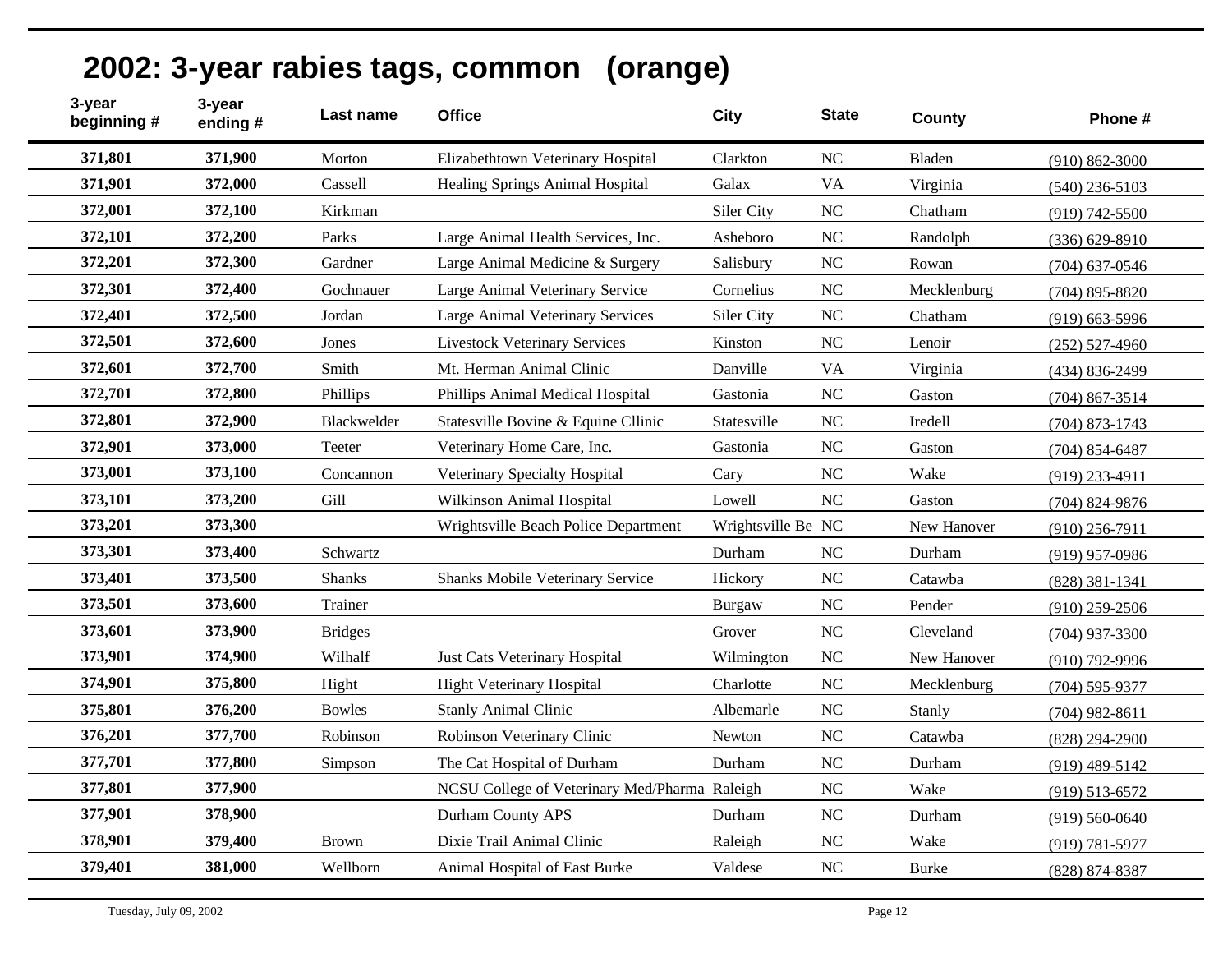| 2002: 3-year rabies tags, common (orange) |  |
|-------------------------------------------|--|
|-------------------------------------------|--|

| 3-year<br>3-year<br>beginning #<br>ending# | Last name      | <b>Office</b>                                  | <b>City</b>          | <b>State</b>   | <b>County</b>   | Phone #            |
|--------------------------------------------|----------------|------------------------------------------------|----------------------|----------------|-----------------|--------------------|
| 381,001<br>381,200                         | <b>Simmons</b> | <b>Butner Veterinary Clinic</b>                | <b>Butner</b>        | <b>NC</b>      | Granville       | $(919) 575 - 6210$ |
| 381,201<br>381,300                         | Sewell         | <b>Crestview Veterinary Hospital</b>           | Marion               | NC             | McDowell        | $(828) 659 - 2060$ |
| 381,301<br>381,500                         | Dimond         | Oriental Pet Clinic                            | Oriental             | N <sub>C</sub> | Pamlico         | $(252)$ 249-2775   |
| 381,501<br>382,000                         | Gore           | <b>Spring Forest Animal Hospital</b>           | Raleigh              | <b>NC</b>      | Wake            | (919) 878-7387     |
| 382,001<br>382,100                         | Pethick        | Safe Haven for Cats                            | Raleigh              | <b>NC</b>      | Wake            | $(919) 872 - 1128$ |
| 382,101<br>382,300                         | Earley         | Animal Hospital of Asheville                   | Asheville            | NC             | Buncombe        | (828) 253-3393     |
| 382,301<br>382,500                         | Zebley         | Mobile Vet to Pet Service                      | <b>Granite Falls</b> | NC             | Caldwell        | (828) 320-5175     |
| 382,501<br>383,000                         | Milliren       | Thomasville Veterinary Hospital                | Thomasville          | NC             | Davidson        | $(336)$ 475-9119   |
| 383,001<br>383,500                         | Gintis         | Swift Creek Animal Hospital                    | Raleigh              | <b>NC</b>      | Wake            | $(919) 851 - 8387$ |
| 383,501<br>384,000                         | Keel           | Animal Hospital of Pitt County                 | Greenville           | NC             | Pitt            | $(252)$ 756-0148   |
| 384,001<br>384,100                         | Hite           | Nature Veterinary Center                       | South Hills          | <b>VA</b>      | Virginia        | $(434)$ 447-3553   |
| 384,101<br>384,200                         | Konvalinka     | <b>TPETS</b>                                   | Durham               | NC             | Durham          | $(919)$ 489-0615   |
| 384,201<br>384,400                         | Graves         |                                                | Charlotte            | N <sub>C</sub> | Mecklenburg     | $(704) 556 - 1070$ |
| 384,401<br>384,500                         | Childress      | Mobile Vet Care of South Charlotte             | Charlotte            | <b>NC</b>      | Mecklenburg     | $(704) 724 - 0629$ |
| 384,501<br>384,700                         | Metz           | Companion Animal Hospital of Wakefield Raleigh |                      | NC             | Wake            | $(919)$ 488-5300   |
| 384,701<br>384,800                         | Fish           | <b>NCSU - CVM</b>                              | Raleigh              | NC             | Wake            | $(919)$ 513-6340   |
| 384,801<br>385,300                         | Rodeffer       | Piedmont Veterinary Clinic                     | Hillsborough         | <b>NC</b>      | Orange          | (919) 732-2569     |
| 385,301<br>386,300                         | <b>Sykes</b>   | Leonard-Sykes Hospital for Pets                | Wilmington           | NC             | New Hanover     | $(910)$ 791-8426   |
| 386,301<br>386,500                         | Cotton         | Ambassador Animal Hospital                     | Greensboro           | <b>NC</b>      | Guilford        | $(336)$ 379-1227   |
| 386,501<br>386,600                         | Houser         | <b>Burlington Animal Shelter</b>               | Haw River            | <b>NC</b>      | Alamance        | $(336)$ 578-1386   |
| 386,601<br>386,900                         | Allen          | Allen Animal Hospital                          | Weaverville          | N <sub>C</sub> | <b>Buncombe</b> | $(828) 658 - 2287$ |
| 386,901<br>387,000                         | Holmes         | Holmes Mobile Veterinary Service               | Valle Crucis         | NC             | Avery           | $(828)$ 266-3959   |
| 387,001<br>387,100                         | <b>Branch</b>  | <b>Branch Veterinary House Calls Practice</b>  | Clayton              | <b>NC</b>      | Johnston        | $(919) 550 - 0217$ |
| 387,101<br>387,200                         |                | NCSU College of Veterinary Med/Pharma Raleigh  |                      | NC             | Wake            | $(919) 513 - 6572$ |
| 387,201<br>387,300                         | Smith          | Second Chance Pet Adoptions                    | Cary                 | <b>NC</b>      | Wake            | $(919)$ 460-0610   |
| 387,301<br>387,400                         | Zebley         | Asheville Humane Society                       | Asheville            | <b>NC</b>      | <b>Buncombe</b> | $(828)$ 253-6807   |
| 387,401<br>387,700                         | Russell        | Western Wake Veterinary Service                | Apex                 | NC             | Wake            | $(919)$ 362-1344   |
| 387,701<br>387,800                         | Gerardi        | Companion Animal Veterinary Care               | Wake Forest          | <b>NC</b>      | Wake            | $(919) 554 - 0027$ |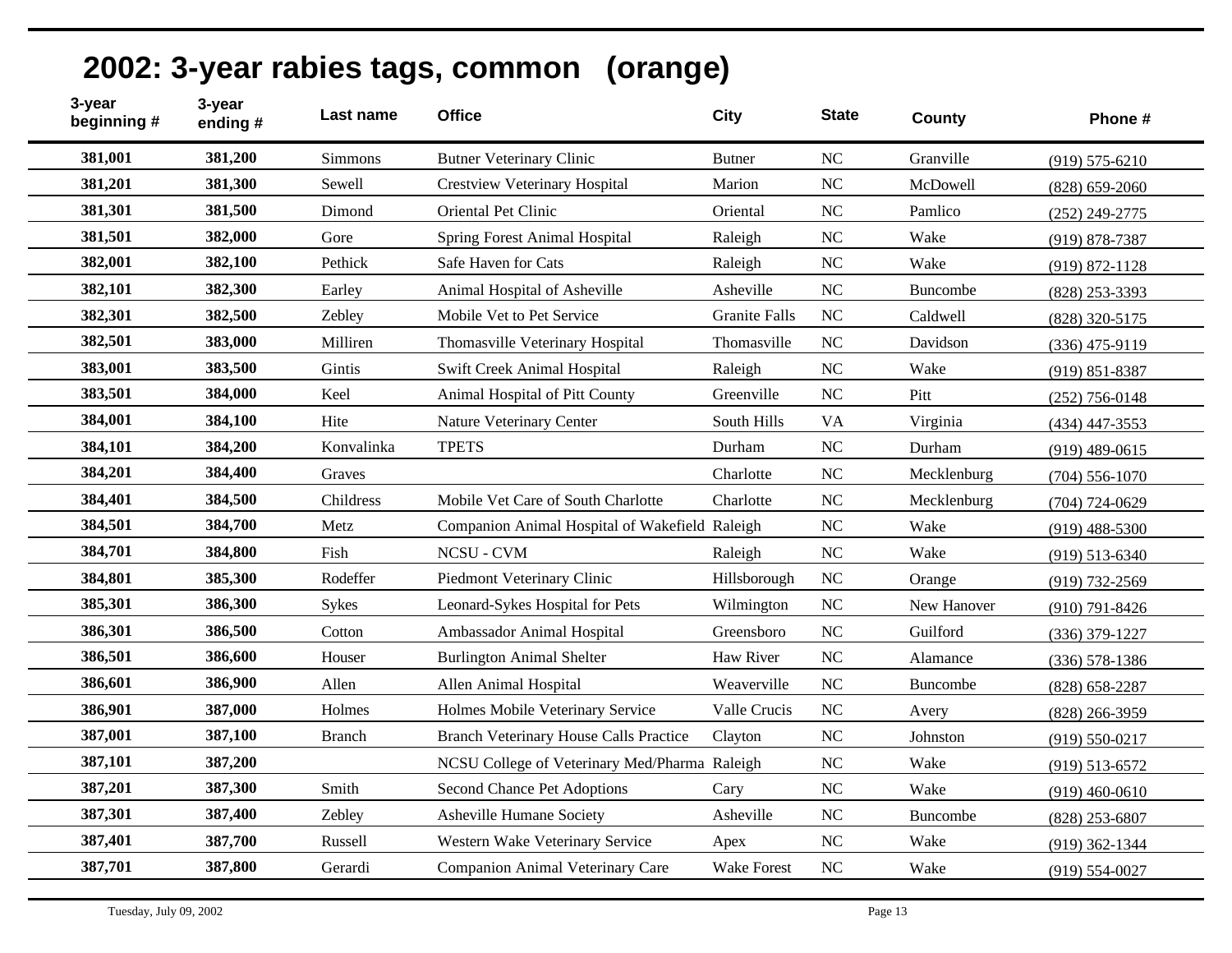| 3-year<br>beginning # | 3-year<br>ending# | Last name | <b>Office</b>                                  | <b>City</b>           | <b>State</b>   | County      | Phone #            |
|-----------------------|-------------------|-----------|------------------------------------------------|-----------------------|----------------|-------------|--------------------|
| 387,801               | 387,900           | Daniel    | Southern Pines Equine Associates               | <b>Southern Pines</b> | NC             | Moore       | $(910)$ 692-8640   |
| 387,901               | 388,000           | Woodlief  |                                                | Raleigh               | NC             | Wake        | $(919) 836 - 8278$ |
| 388,001               | 388,400           | Weirick   |                                                | Greensboro            | NC             | Guilford    | $(336)$ 340-8686   |
| 388,401               | 389,400           | Bowman    | Bowman Animal Hospital & Cat Clinic In Raleigh |                       | NC             | Wake        | $(919)$ 847-6216   |
| 389,401               | 389,500           | Wright    |                                                | Eden                  | NC             | Rockingham  | $(336) 623 - 9260$ |
| 389,501               | 390,300           | Dick      | Magnolia Animal Hospital                       | Raleigh               | N <sub>C</sub> | Wake        | $(919) 873 - 9190$ |
| 390,301               | 391,300           | Rodeffer  | Piedmont Veterinary Clinic                     | Hillsborough          | <b>NC</b>      | Orange      | $(919) 732 - 2569$ |
| 391,301               | 391,400           | Padfield  | Academy Veterinary Hospital                    | Fuquay Varina         | <b>NC</b>      | Wake        | $(919) 552 - 1040$ |
| 391,401               | 391,500           | Stephens  | <b>Forsyth Humane Society</b>                  | Winston Salem         | NC             | Forsyth     | $(336)$ 721-1303   |
| 391,501               | 391,600           | Ward      | Banfield Pet Hospital, #597                    | Portland              | <b>OR</b>      | Wake        | $(919)$ 661-1926   |
| 391,601               | 391,800           | Sewell    | <b>Crestview Veterinary Hospital</b>           | Marion                | N <sub>C</sub> | McDowell    | $(828) 659 - 2060$ |
| 391,801               | 393,800           | Ashley    | Jordan Veterinary Hospital                     | Lexington             | NC             | Davidson    | $(336)$ 249-3991   |
| 393,801               | 393,900           | Harrison  |                                                | <b>Wake Forest</b>    | NC             | Wake        | $(919) 569 - 9910$ |
| 393,901               | 394,000           | Scheidt   |                                                | Hampstead             | NC             | Pender      | $(910)$ 270-4709   |
| 394,001               | 394,100           |           | NCSU College of Veterinary Med/Pharma Raleigh  |                       | NC             | Wake        | $(919) 513 - 6572$ |
| 394,101               | 394,200           | Monahan   | <b>Browns</b> of Carolina                      | Laurinburg            | <b>NC</b>      | Scotland    | $(910)$ 276-0648   |
| 394,201               | 394,400           | Moisan    | Cozy Cat Veterinary Hospital                   | Raleigh               | NC             | Wake        | $(919) 571 - 9007$ |
| 394,401               | 395,000           | Lawrence  | Lake Country Animal Hospital                   | Roanoke Rapids NC     |                | Halifax     | $(252)$ 308-1882   |
| 395,001               | 395,400           | Pearce    | Leesville Animal Hospital                      | Raleigh               | <b>NC</b>      | Wake        | $(919) 870 - 7000$ |
| 395,401               | 395,800           | Zebley    | Asheville Humane Society                       | Asheville             | NC             | Buncombe    | $(828)$ 253-6807   |
| 395,801               | 395,900           | Houser    | <b>Burlington Animal Shelter</b>               | <b>Haw River</b>      | <b>NC</b>      | Alamance    | $(336) 578 - 1386$ |
| 395,901               | 396,400           | Mendoza   | <b>Stage Road Animal Hospital</b>              | Angier                | NC             | Harnett     | $(919) 639 - 3337$ |
| 396,401               | 396,500           | East      |                                                | Greensboro            | NC             | Guilford    | $(336)$ 218-0853   |
| 396,501               | 397,300           | Wright    | <b>Brown Creek Animal Hospital</b>             | Polkton               | NC             | Anson       | $(704)$ 272-5500   |
| 397,301               | 397,800           | Milliren  | Thomasville Veterinary Hospital                | Thomasville           | <b>NC</b>      | Davidson    | $(336)$ 475-9119   |
| 397,801               | 398,300           | Weaver    | <b>Sharon Lakes Animal Hospital</b>            | Charlotte             | <b>NC</b>      | Mecklenburg | $(704) 552 - 0647$ |
| 398,301               | 398,500           | Head      | Banfield The Pet Hospital, #594                | Raleigh               | NC             | Wake        | $(919)$ 790-8337   |
| 398,501               | 398,900           | Schacht   | Commonwealth Animal Hospital                   | Charlotte             | <b>NC</b>      | Mecklenburg | $(704)$ 535-6688   |